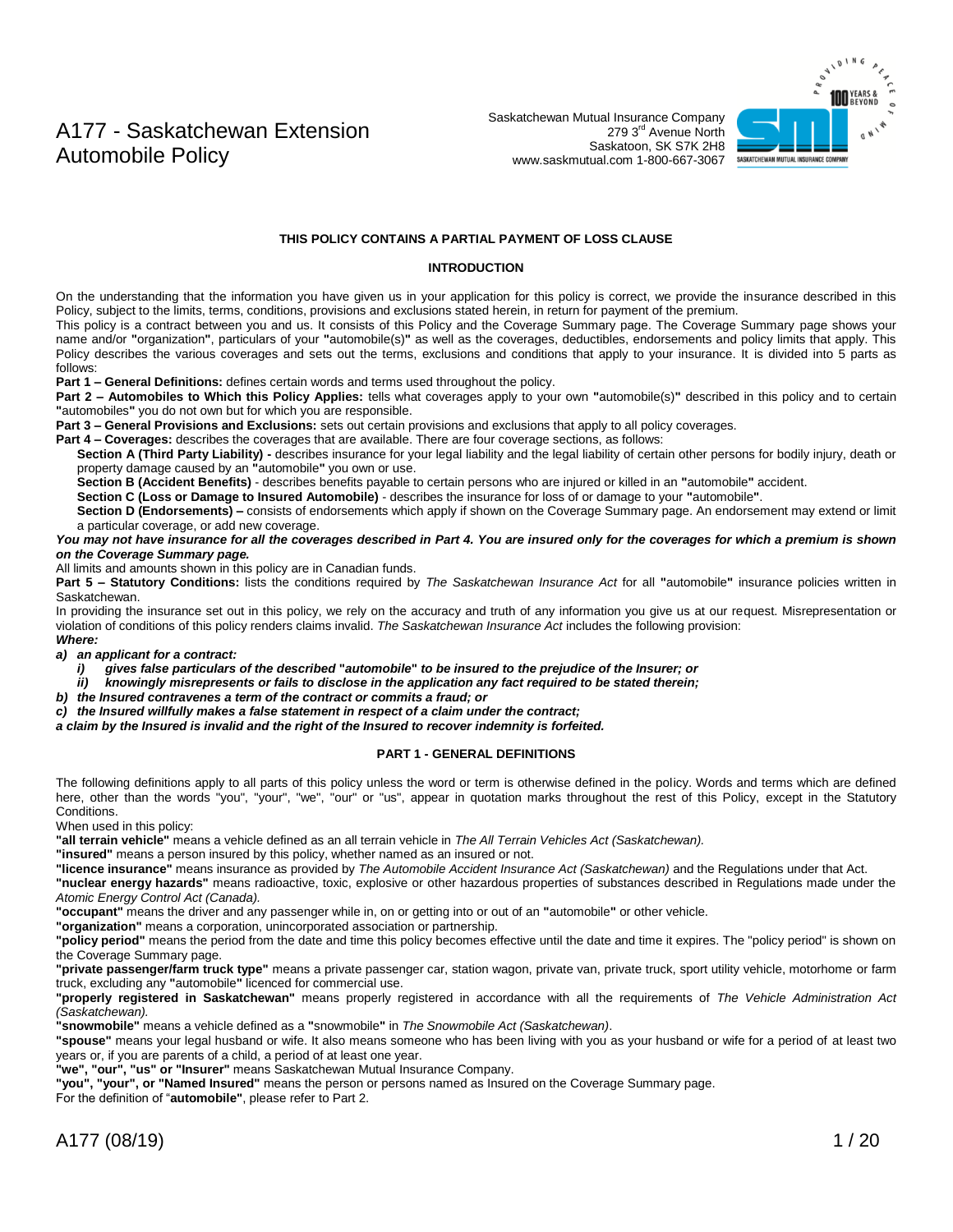

#### **PART 2 – AUTOMOBILES TO WHICH THIS POLICY APPLIES**

In this Part we explain what is meant by the word **"automobile"** as used in the various coverages of this policy.

**Under Coverage Sections A (Third Party Liability), B (Accident Benefits) and C (Loss or Damage to Insured Automobile), "automobile" means:** 1. the **"described automobile."**

- a) an **"**automobile**"**, trailer, or semi-trailer specifically described on the Coverage Summary page, or within the description of insured **"**automobile(s)**"** set out in this policy. **Or,**
- b) a trailer specifically described on the Coverage Summary page, while licenced with a perpetual plate. Coverage will apply only when a value for the trailer is indicated on the Coverage Summary page.

**Under Coverage Sections A (Third Party Liability), B (Accident Benefits), and C (Loss or Damage to Insured Automobile), "automobile" also means:**

- 2. a **"newly acquired automobile"** This can be either of the following:
	- a) a "replacement automobile": This is an "automobile" you acquire as owner (or as lessee, if the lease is more than 30 days) which has no other insurance except "licence insurance" and which replaces an "automobile" specifically described on the Coverage Summary page. The replacement "automobile" will have the same coverages as the "described automobile" it replaces. **Or,**
	- b) an **"additional automobile"** This is an "automobile" you acquire as owner or as lessee, if the lease is for more than 30 days, which is in addition to and does not replace a "described automobile". All the following conditions must be met before the insurance under this policy will apply:
		- i) you must tell us about this "automobile" within 14 days from the day you take possession of it and pay us the additional premium we require;
		- ii) you must properly register the "automobile" in Saskatchewan;
		- iii) you must register the vehicle in your own name;
		- iv) all other "automobile(s)" you own must be insured by us under an "automobile" insurance policy for the coverage for which claim is made;
		- v) you must have no other insurance on the "newly acquired (additional) automobile", other than "licence insurance"; and
		- vi) you must not be in the business of selling "automobile(s)."

The word "automobile(s)" as used in part (b) of this definition does not apply to an "all terrain vehicle" or a "snowmobile."

**Under Coverage Sections A (Third Party Liability) and B (Accident Benefits) only, "automobile" also means:**

- 3 a) a **"temporary substitute automobile"** This is an "automobile" not owned by you or by anyone living in your home, while temporarily used as a substitute for the "described automobile" while the "described automobile" is not in use by any person insured by this policy because of its breakdown, repair, servicing, loss, destruction or sale. *[Please refer also to paragraph 2(c) of the Additional Agreements of Section C that describes insurance under Section C that applies to a "temporary substitute automobile".]*
	- **b)** a **"rented automobile"**, meaning an **"**automobile**"** of the **"**private passenger/farm truck type**"** which has been rented to you for a period not exceeding one year and for which you are contractually liable under a written agreement. This does not apply to an **"**automobile**"** that is:
		- i) owned, hired or leased by or registered in the name of your employer or the employer of anyone living in your home;
		- ii) used in connection with the business of selling, repairing, maintaining, servicing, storing or parking automobiles; or
		- iii) used to carry people or goods for any kind of payment.

If the **"**Named Insured**"** is an **"**organization**"**, the words **"**you**"** and **"**your**"** in this definition of **"**rented automobile**"** shall apply to the employee or partner of the **"**Named Insured**"** for whose regular use the **"**described automobile" is furnished, provided that neither such employee or partner nor anyone living in his or her home owns or leases an **"**automobile**"** of the **"**private passenger/farm truck type.**"**

#### **And under Coverage Section A (Third Party Liability) only, "automobile" also means:**

#### 4. a **"temporary non-owned automobile."**

- a) If the "Named Insured" is an individual or husband and wife, "temporary non-owned automobile" means any other "automobile" of the "private passenger/farm truck type", other than the "described automobile", or a "rented automobile" while personally driven by or in the care, custody or control of you or your "spouse", if your "spouse" is living with you, provided that such other "automobile" is not:
	- i) owned, leased or regularly or frequently used by you or by anyone living in your home;<br>ii) owned bired or leased by or registered in the name of your employer or an employer or
	- owned, hired or leased by or registered in the name of your employer or an employer of anyone living in your home;
	- iii) being driven by you or anyone living in your home in connection with the business of selling, repairing, maintaining, servicing, storing or parking "automobile(s)"; nor
	- iv) being used to carry passengers or goods for any kind of payment.
- b) If the "Named Insured" is an "organization", a "temporary non-owned automobile" means any other "automobile" of the "private passenger/farm truck type", other than the "described automobile", or a "rented automobile" while personally driven by or in the care, custody or control of the employee or partner of the "Named Insured" for whose regular use the "described automobile" is furnished, or by his or her "spouse", if living with such employee or partner, provided that:
	- i) neither such employee or partner or his or her "spouse" owns or leases an "automobile" of the "private passenger /farm truck type"; and
	- ii) such other "automobile" is not owned, leased or regularly or frequently used by the "Named Insured" or by such employee or partner or by anyone living in the home of such employee or partner; and
	- iii) such employee or partner or his or her "spouse" is not driving such other "automobile" in connection with the business of selling, repairing, maintaining, servicing, storing or parking "automobile(s)"; and
	- iv) such other "automobile" is not being used to carry people or goods for any kind of payment.
- c) only if the "described automobile" is registered under The Vehicle Administration Act (Saskatchewan) as a Private Passenger Vehicle or Farm Vehicle and is of the "private passenger/farm truck type", "temporary non-owned automobile" also includes any other "automobile" of the "private passenger/farm truck type", other than the "described automobile" or a "rented automobile", while personally driven by or in the care, custody or control of any child living in your care and in your home, provided that such other "automobile" is not:
	- owned, leased or regularly or frequently used by you or by anyone living in your home;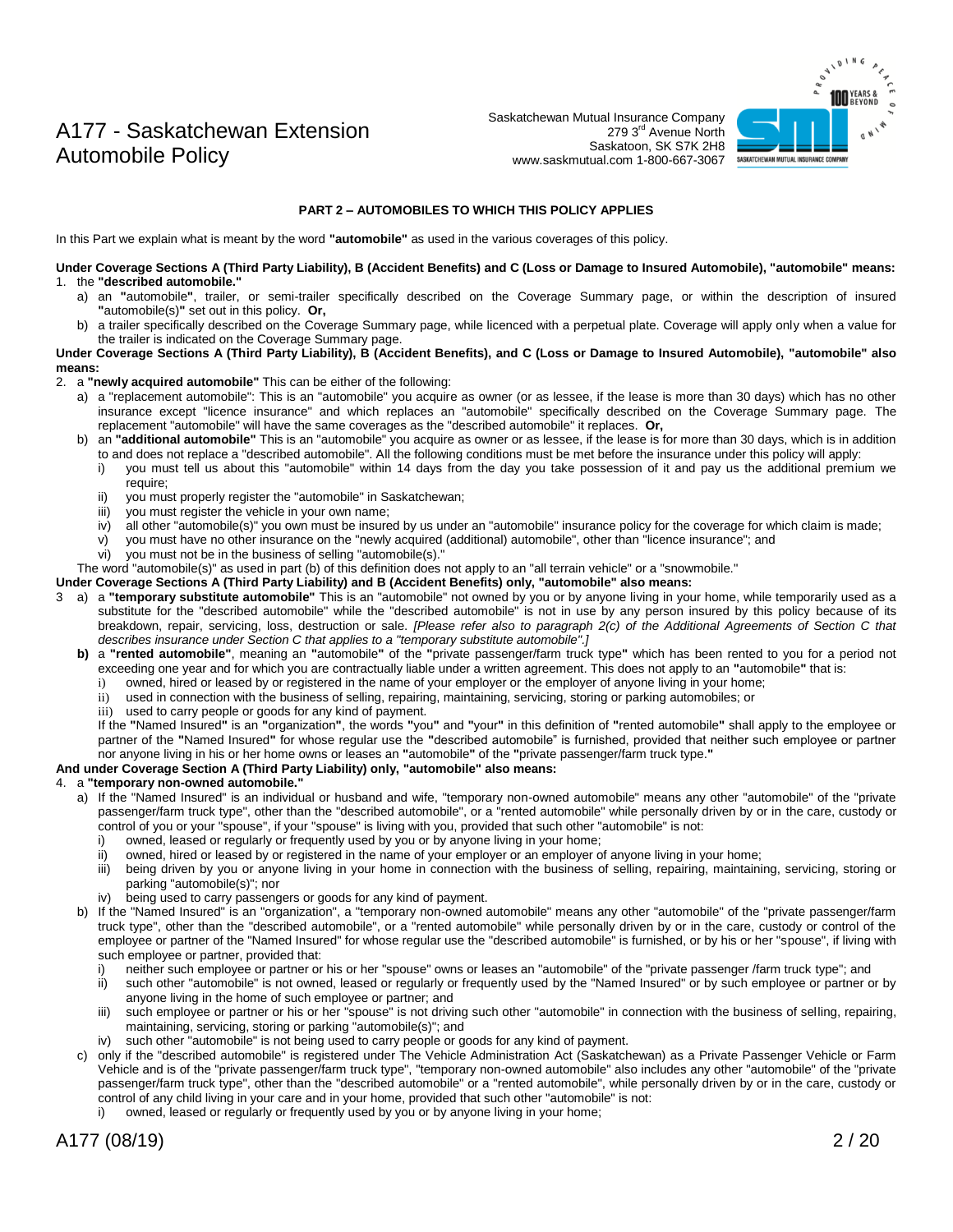Saskatchewan Mutual Insurance Company 279 3rd Avenue North Saskatoon, SK S7K 2H8 www.saskmutual.com 1-800-667-3067



- owned, hired or leased by or registered in the name of your employer or an employer of anyone living in your home;
- iii) being driven in connection with the business of selling, repairing, maintaining, servicing, storing or parking "automobile(s)"; nor
- iv) being used to carry passengers or goods for any kind of payment.

If the "Named Insured" is an "organization", the word "child" as used in this clause 4(c) refers to a child living in the care and in the home of the employee or partner of the "Named Insured" for whose regular use the "described automobile" is furnished, but only if:

- i) neither such employee or partner or anyone living in his or her home is the owner or lessee of an "automobile" of the "private passenger/farm truck type" and
- ii) such other "automobile" is not owned, leased or regularly or frequently used by the "Named Insured" or by the employee or partner of the "Named Insured" for whose regular use the "described automobile" is furnished, or anyone living in the home of such employee or partner.

"Lease" used in definitions 3 and 4 refers to an **"**automobile**"** leased for a period of more than 30 days.

#### **And under Coverage Section A (Third Party Liability) only, the "automobile" also means:**

- 5. **"Trailer":** any "trailer" used in connection with the "automobile". However, if the "automobile" with which the "trailer" is used is registered under *The Vehicle Administration Act (Saskatchewan)* as a Private Passenger Vehicle or a Farm Vehicle, this definition 5, does not apply to a trailer designed or used:
	- i) to carry passengers, or
	- ii) for demonstration purposes, or
	- iii) to carry goods for a fee.

#### **PART 3 - GENERAL PROVISIONS AND EXCLUSIONS**

- **I. PROVISIONS:** The following provisions apply to all coverages.
	- **1. Territory:** The insurance provided by this policy applies only while the "automobile" is in Canada or the United States of America or while on a ship sailing between the ports of these two countries.
	- **2. Two or More Automobile(s):**
		- a) When two or more "described automobiles" are insured under this policy, each "automobile" is considered to be insured under a separate policy. With respect to the use or operation of an "automobile" you do not own, the limit of our liability will not exceed the highest limit applicable to any one "described automobile".
		- b) If two or more "automobile(s)" are insured in your name as "described automobile(s)" under two or more policies, either with us or another insurance company, and loss or damage arises from the use or operation of an "automobile" you do not own, we will pay our share of the amount of the loss or damage for which you are insured. Our share under this policy will be the proportion that the highest limit applicable to any one "described automobile" in this policy bears to the total of the highest limits applicable under each policy. In no event will we pay more than this proportion of the highest limit applicable to any "automobile" described in this or any other policy.
		- c) A "motor vehicle" with one or more trailers or semi-trailers attached will be considered to be one "automobile" with respect to the limit(s) of liability under Coverage Section A (Third Party Liability) and Coverage Section B (Accident Benefits), and separate "automobile(s)" with respect to the limit(s) of liability, including any deductible amount, under Coverage Section C (Loss or Damage to Insured Automobile).

#### **II. EXCLUSIONS - Losses we do not insure:**

The following exclusions apply to all coverages. Other exclusions applying to each coverage section are set out in Part 4.

- **1. Excluded Uses:** Unless we expressly give coverage by endorsement, there is no insurance under this policy while the "automobile":
	- a) is rented or leased to someone else, but if you let your employee use the "automobile" for your business purposes, we do not consider this to be renting or leasing; or
	- b) is used to carry explosives or to carry radio-active material for research, education, development or industrial purposes, or for purposes incidental to any of these; or
	- c) is being used as a taxicab, public bus or otherwise being used to carry passengers for which you receive any kind of payment. We do not consider the following to be carrying passengers for payment:
		- i) a private car pool arrangement where members take turns using their "automobile(s)" or share driving expenses;<br>ii) the occasional and infrequent use of the "automobile" for driving another person who shares the cost of
		- the occasional and infrequent use of the "automobile" for driving another person who shares the cost of the trip;
		- iii) when you use the "automobile" for the transportation of your own employees;
		- iv) when you use the "automobile" for the transportation of clients or customers or prospective clients or customers.

Also, where the "automobile" is registered under *The Vehicle Administration Act (Saskatchewan*) as a Private Passenger Vehicle or a Farm Vehicle and is of the "private passenger/farm truck type", we do not consider the following to be carrying passengers for payment:

- v) when you use the "automobile" for the transportation of co-workers for your employer's business purposes;
- vi) when you use the "automobile" to drive others to or from their place of business or school, but only while you are also driving yourself to or from your place of business or school;
- vii) when the "automobile" is used for the transportation of teachers, students or others to or from school or events connected with a school program; or
- viii) when the "automobile" is used for the transportation of passengers in connection with activities of religious or voluntary service "organization(s)".
- **2. Consent of Owner:** The insurance provided by this policy does not apply to any person, whether named as **"**Insured**"** or not, who is an "occupant" of any **"**automobile**"** which is being used without the consent of its owner. Where an **"**automobile**"** is owned by an "organization", consent given by a person for whose regular use such **"**automobile**"** is provided will be considered as consent given by its owner.
- **3. Garage Personnel Excluded:** We will not make any payment for any loss, damage, injury or death sustained by any **"**garage personnel**"** while using, operating or working on the **"**automobile" in the course of their business or while an "occupant" of the **"**automobile" in the course of their business, unless the person sustaining the loss, damage, injury or death is the owner of the **"**automobile**"**. **"**Garage personnel**"** means people in the business of selling, repairing, maintaining, storing, servicing or parking **"**automobile(s).**"**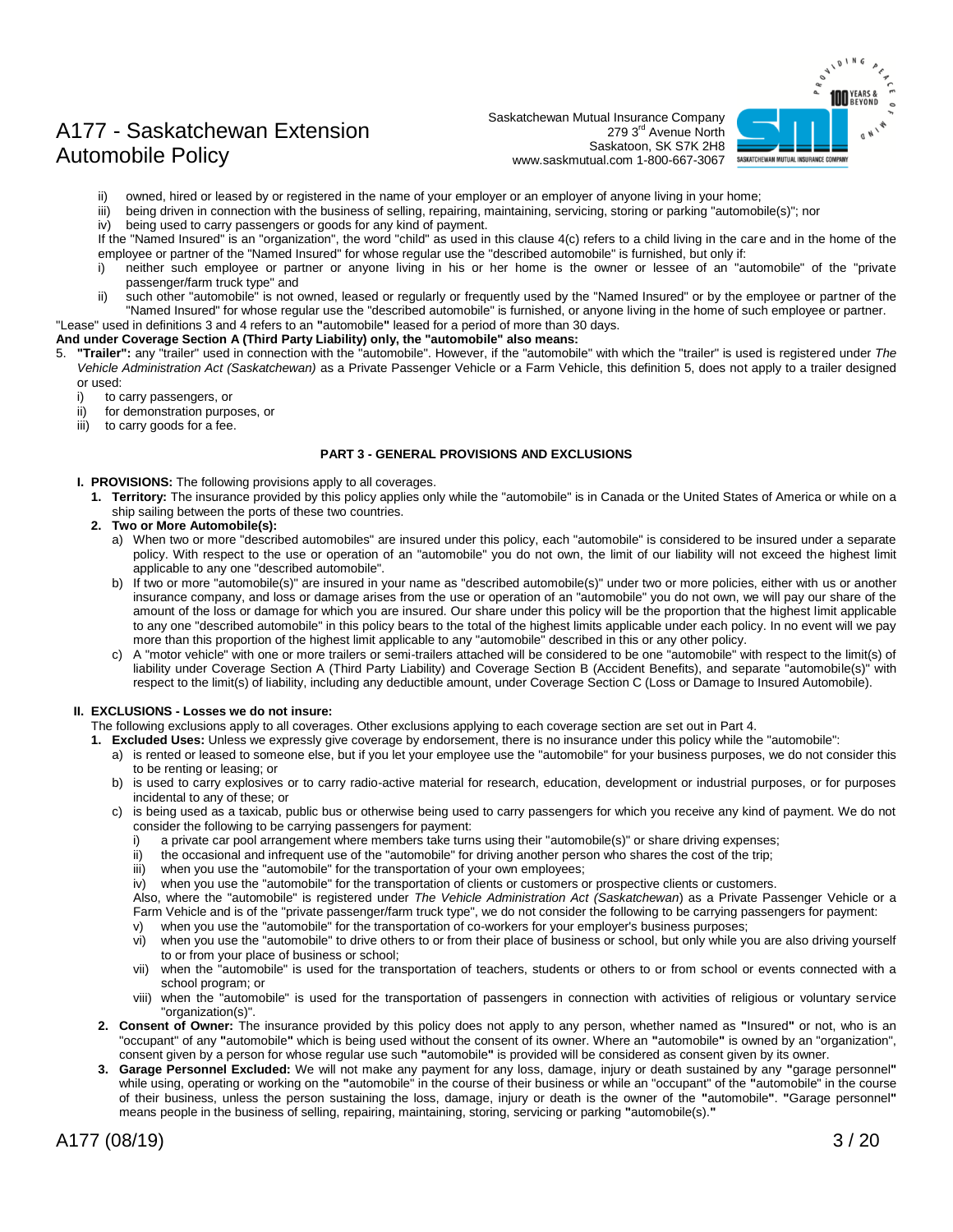Saskatchewan Mutual Insurance Company 279 3rd Avenue North Saskatoon, SK S7K 2H8 www.saskmutual.com 1-800-667-3067



#### **PART 4 - COVERAGES**

#### **SECTION A - THIRD PARTY LIABILITY**

We provide the insurance described in this section only if a premium is shown for Section A on the Coverage Summary page.

#### **I. INSURED PERSONS**

Under Section A, we insure:

- 1. the "Named Insured" and any other person who, with the "Named Insured's" consent, personally drives or operates any part of or who has care, custody or control of the **"**described automobile", a **"**newly acquired automobile**"**, a "temporary substitute automobile**"**, a **"**rented automobile**"**, and
- 2. you, your **"**spouse**"** (if your **"**spouse**"** is living with you) and any child living in your care and in your home while personally driving or operating any part of or have care, custody or control of a **"**temporary non-owned automobile**"** as provided for in Part 2 of this policy.
- The persons referred to in 1. and 2. above are "Insured Persons". The words "you" and "your" as used in Section A refer to these

#### "Insured Persons."

If the "Named Insured" is an "organization" and the "described automobile" is of the "private passenger/farm truck type" and is furnished for the regular use of an employee or partner of the "Named Insured", permission given by such employee or partner to another person to drive a "rented automobile" shall be considered to be the "Named Insured's" consent, for the purposes of Paragraph 1 above.

#### **II. INSURING AGREEMENTS**

We agree to pay on your behalf those amounts which you become legally obligated to pay because of liability imposed by law for loss or damage arising from the ownership, use or operation of the "automobile" and resulting from **bodily injury to or death of any person or damage to property**, subject always to the following:

- 1. We will pay only that portion, if any, of the amounts you are legally obligated to pay which is in excess of the amount payable under the "licence insurance" for such bodily injury, death or property damage.
- 2. The limit shown for Section A on the Coverage Summary page is the most we will pay for bodily injury, death or property damage arising out of any one accident or occurrence regardless of the number of:
	- a) "Insured Persons,
	- b) claims made or actions brought, or
	- c) persons or "organization(s)" making claims or bringing actions.

#### **III. EXCLUSIONS:**

We will not make any payment under Section A for:

- 1. any liability imposed by any Workers' Compensation law or plan upon any person insured by this section; or
- 2. bodily injury to or death of any of your employees while they are operating or repairing the "automobile"; or
- 3. loss or damage to property carried in or on the "automobile" or to any property you own or rent or have in your care, custody or control; or
- 4. bodily injury, death or property damage arising out of the ownership, use or operation of the "described automobile" or a "newly acquired automobile" if, at the time of the occurrence causing the bodily injury, death or damage, such "automobile" is not "properly registered in Saskatchewan" or does not have valid "licence insurance", unless you establish that for the whole time during the "policy period" while such "automobile" was not so registered or was without valid "licence insurance", it was in continuous storage and not used.

Nor will we make any payment under Section A for:

- 5. bodily injury, death or property damage caused intentionally by or at the direction of any person insured by this policy; or
- 6. bodily injury, death or property damage caused by "nuclear energy hazards", except as provided for by *The Saskatchewan Insurance Act*; or 7. bodily injury or death for which insurance is payable under Part VIII of *The Automobile Accident Insurance Act (Saskatchewan)*; or
- 8. bodily injury, death or property damage arising from the ownership, use or operation of any machinery or apparatus, including its equipment, mounted on or attached to the **"**automobile" while at the site where it is being used, but this exclusion does not apply to an **"**automobile**"** registered under *The Vehicle Administration Act (Saskatchewan)* as a Private Passenger Vehicle or a Farm Vehicle. *Please refer also to the General Provisions and Exclusions (Part 3) and the Statutory Conditions (Part 5) of this policy.*

#### **IV. ADDITIONAL AGREEMENTS**

We will defend you against any suit which makes claims against you for which you are insured under Section A of this policy and which alleges bodily injury or property damage and seeks damages, even if it is groundless, false or fraudulent. We agree to investigate, negotiate and settle any such claim or suit as we consider appropriate. In addition to any amount for which we may be liable under the Insuring Agreements of Section A, we will pay:

- 1. all expenses we incur in such investigation and defense;
- 2. reasonable expenses and court costs charged against you;
- 3. for your actual loss of wages or salary, up to \$50 per day, when we ask you to do something for us; Example We ask you to appear in court.
- 4. any interest occurring after judgment on that part of the judgment which is within the limit of insurance payable under Section A; and
- 5. your reasonable costs for giving first aid to others at the time of the accident.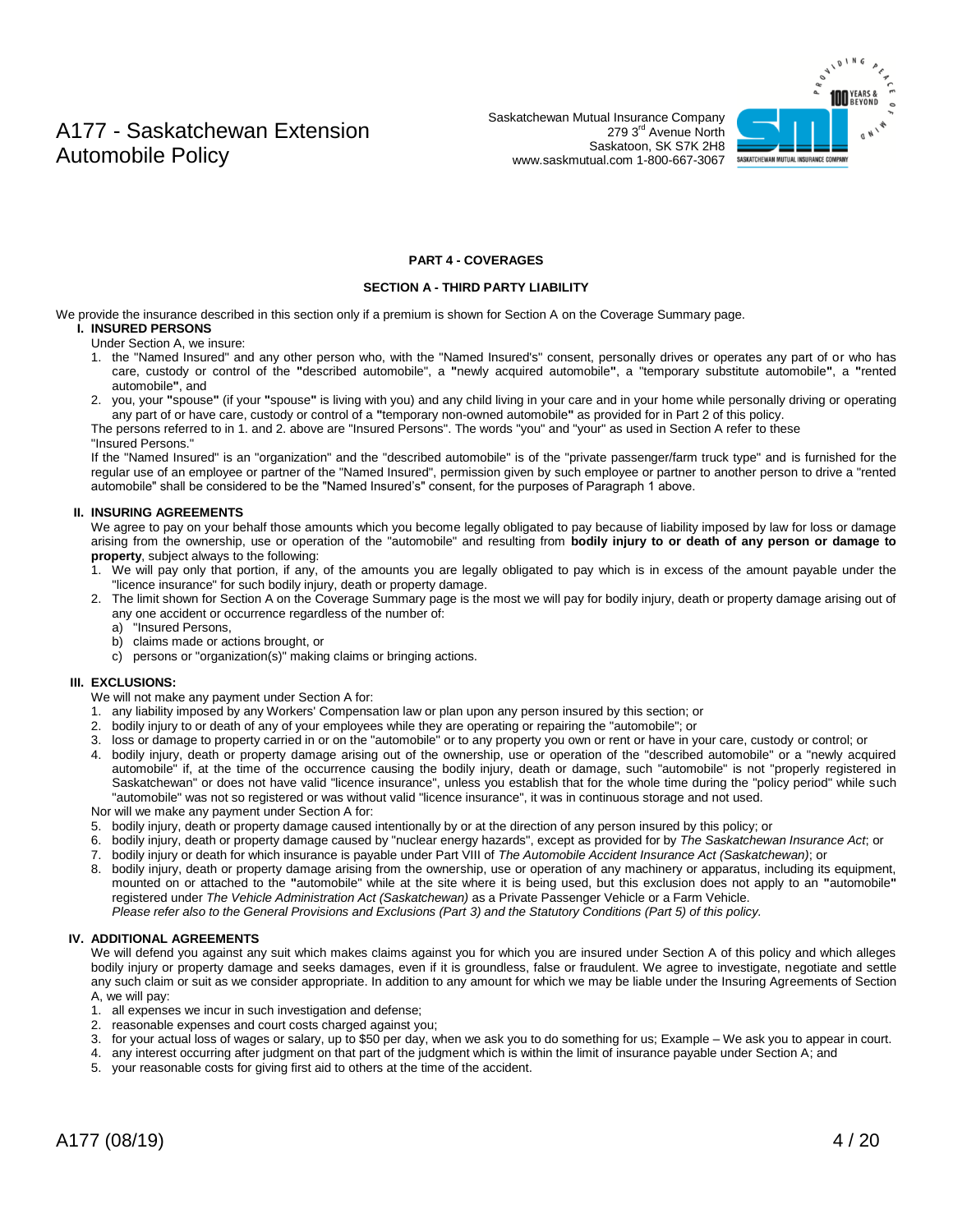## **IND** YEARS & SASKATCHEWAN MUTUAL INSURANCE COMPANY

## A177 - Saskatchewan Extension Automobile Policy

Saskatchewan Mutual Insurance Company 279 3rd Avenue North Saskatoon, SK S7K 2H8 www.saskmutual.com 1-800-667-3067

If an accident giving rise to a claim under Section A occurs in a province or territory of Canada where the minimum limit(s) required by law is higher than the limit insured under Section A of this policy, we will increase the Section A limit of insurance to meet the minimum limit(s) required by the law of such province or territory. We will not set up any defence to a claim insured under Section A that might not be set up if the policy were a motor vehicle liability policy issued in any province or territory in Canada where the accident occurred.

#### **V. YOUR AGREEMENT**

- By accepting this insurance, you agree:
- 1. to appoint us as your irrevocable attorney to appear on your behalf and defend in any province or territory of Canada or any state of the United States of America any action brought against you arising out of the ownership, use or operation of the "automobile"; and
- 2. to repay us the amount we have been required to pay because of a law relating to "automobile" insurance and which we would not otherwise have been liable to pay under this policy.

#### **SECTION B – ACCIDENT BENEFITS**

We provide the insurance described in this section only if a premium is shown for Section B on the Coverage Summary page.

#### **I. DEFINITIONS:**

Words or terms defined here will appear in quotation marks throughout Section B. As used in Section B:

**"Act"** means *The Automobile Accident Insurance Act (Saskatchewan)* and regulations thereunder as may be amended from time to time. **"Insured Person"** means:

- 1 a) any person insured by Part II or Part VIII of the "Act" while an **"**occupant" of the **"**described automobile", a "newly acquired automobile" or a "temporary substitute automobile";
	- b) any person insured by Part II or Part VIII of the **"**Act**"** while an **"**occupant**"** of a **"**rented automobile**"** being driven by you or by someone else with your permission;
- 2. you, your "spouse", if your "spouse" is living with you, and any dependent relative of either who is a Saskatchewan resident and living in your care, while an "occupant" of any other **"**automobile**"** of the "private passenger/farm truck type", provided that such person is not engaged in the business of selling, repairing, maintaining, servicing, storing or parking **"**automobile(s)**"** at the time of the accident for which claim is made under this section, and also provided that such other **"**automobile**"** is not:
	- a) owned, hired, leased or regularly used by you or by anyone living in your home;
	- b) owned, hired or leased by your employer or by the employer of anyone living in your home; nor
	- c) used to carry people or goods for any kind of payment;
- 3. any other person insured by Part II or Part VIII of the "Act" while an "occupant" of an "automobile" of the "private passenger/farm truck type" that you do not own or lease (meaning leased from another for a period in excess of 30 days) but which you are using, with permission, provided that:
	- a) you are not an "organization";
	- b) the "described automobile" is registered under *The Vehicle Administration Act (Saskatchewan)* as a Private Passenger Vehicle or a Farm Vehicle and is of the "private passenger/ farm truck type"; and
	- c) the *"automobile"* you are using is not:
		- i) owned, leased or regularly used by you or by anyone living in your home;
		- ii) owned, hired or leased by your employer or by the employer of anyone living in your home;<br>iii) being used in the business of selling, repairing, maintaining, servicing, storing or parking "a
		- iii) being used in the business of selling, repairing, maintaining, servicing, storing or parking **"**automobile(s)**"**; or
		- iv) used to carry people or goods for any kind of payment;
- 4. you, your "spouse", if your "spouse" is living with you, and any dependent relative of either who is a Saskatchewan resident and living in your care, if hit by an "automobile" while not the "occupant" of an "automobile" or railway rolling stock that runs on rails, provided that:
	- a) the "automobile" that hits such person is not rented by that person's employer or by the employer of anyone living in that person's home; and
	- b) such person is not engaged in the business of selling, repairing, maintaining, servicing, storing or parking "automobile(s)" when hit by an "automobile."

If this policy has been endorsed to grant permission to rent or lease the "described automobile" for more than 30 days, any reference to you and your in this definition of "Insured Person" will refer to the person named as the lessee on the Coverage Summary page, provided that the lessee is an individual (not an "organization") or two **"**spouses**"** in the same household.

**"net income"** means **"**net income**"** as defined in Part VIII of the **"**Act", but without taking into account the "maximum yearly insurable earnings." **"surviving spouse"** means the surviving "spouse" of a deceased "Insured Person", to whom death benefits are payable under Part II or Part VIII of the **"**Act."

**"weekly net income"** means weekly **"**net income**"** calculated in the same manner as prescribed in the **"**Act" for calculating **"**weekly net income**"** to determine death benefits payable under Part II of the **"**Act", subject to the **"**maximum yearly employment income**"** as provided for in the **"**Act." **"maximum yearly insurable earnings"** and "maximum yearly employment income" have the same meaning as set out in the **"**Act."

#### **II. INSURING AGREEMENTS**

If a premium is shown for Section B on the Coverage Summary page, we agree to pay the benefits described in this section to, or on behalf of, each "Insured Person" who sustains bodily injury or death directly and independently of all other causes by an accident arising out of the use or operation of an **"**automobile.**"**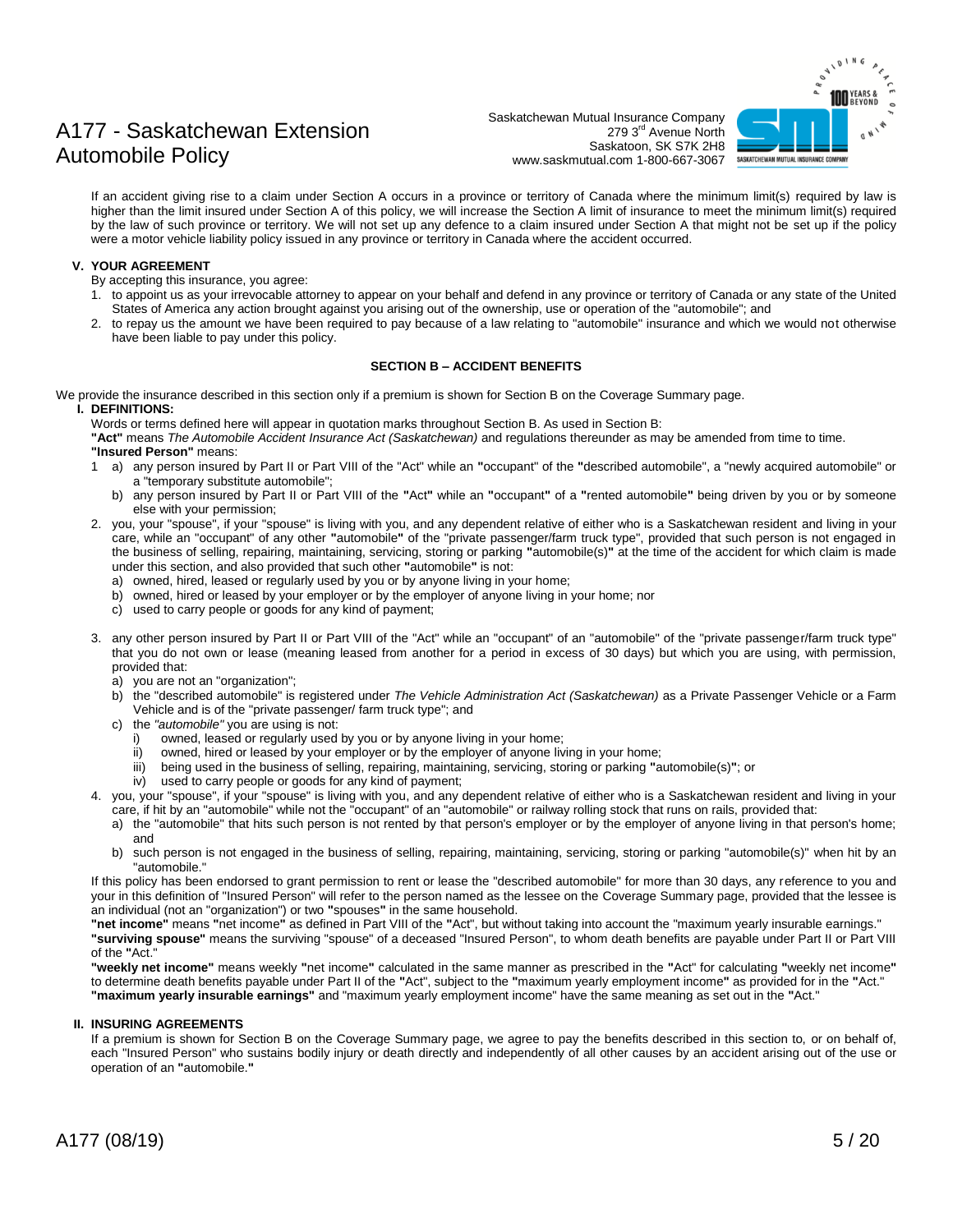Saskatchewan Mutual Insurance Company 279 3rd Avenue North Saskatoon, SK S7K 2H8 www.saskmutual.com 1-800-667-3067



#### **III. INSURED BENEFITS**

#### **A. TORT COVERAGE EXTENSION**

**Applicable where benefits are payable to or on behalf of an "Insured Person" pursuant to Part II of the "Act": 1. Disability Benefits**

When an "Insured Person" is paid a Weekly Benefit for disability under Part II of the **"**Act", we will pay the "Insured Person" a Weekly Benefit equal to 25% of the Weekly Benefit paid under the **"**Act". We will pay this benefit only during such time as the "Insured Person" is being paid Weekly Benefits for disability under Part II of the **"**Act."

#### **2. Death Benefits**

- a) When a Weekly Death Benefit is paid under Part II of the **"**Act" to a "surviving spouse", we will pay the "surviving spouse" the difference, if any, between the maximum amount of the Weekly Death Benefit paid under the **"**Act" and 50% of the applicable "weekly net income". Where, under Part II of the **"**Act", a Weekly Death Benefit is paid to a dependant child on the same basis as to a "surviving spouse", we will pay weekly death benefits to the dependent child on the same basis as we would to a "surviving spouse", as set out above. We are not liable for any payment unless the Weekly Death Benefit payable under the **"**Act" is less than 50% of the applicable "weekly net income."
- b) When a Weekly Death Benefit is payable under Part II of the **"**Act" to a "surviving spouse" for a child who is a dependent of the "surviving spouse" and who was a dependent of the deceased "Insured Person", we will pay, for the benefit of such dependent child, the difference, if any, between the maximum amount of the Weekly Death Benefit paid under the **"**Act" for the dependent child and 5% of the "weekly net income" that would apply in the particular circumstances if the **"**maximum yearly employment income**"** were not taken into account. We are not liable for any payment unless the Weekly Death Benefit payable under the **"**Act" is less than 5% of the "weekly net income" that would apply if the **"**maximum yearly employment income**"** were not taken into account.

We will pay the death benefits described in (a) and (b) above only during such time as the "surviving spouse" or dependent child, as the case may be, is entitled to receive Weekly Death Benefit payments under Part II of the **"**Act."

#### **3. Funeral Expenses**

In the case of the death of an "Insured Person", we will pay an amount of up to 50% of the amount payable under Part II the **"**Act" for the "Insured Person's" funeral. We will pay only to the extent the actual and reasonable funeral expenses incurred exceed the limit provided for such expense under Part II of the **"**Act."

#### **B. NO–FAULT COVERAGE EXTENSION**

**Applicable where benefits are payable to or on behalf of an "Insured Person" pursuant to Part VIII of the "Act":**

#### **1. Income Replacement**

When an Income Replacement Benefit is paid under Part VIII of the "Act" to an "Insured Person", we will pay the amount necessary to cover the difference, if any, between:

- i) the maximum amount of the Income Replacement Benefit payable under Part VIII of the "Act" and any other plans that pay you benefits due to your being disabled; and
- ii) the "Insured Person's" loss of "net income".

We will pay this Benefit only during such time as the "Insured Person" is entitled to receive an Income Replacement Benefit under Part VIII of the "Act". We will not pay for any loss of "net income" that occurs during the first seven days from the date of the accident. The "Insured Person's" loss of "net income" must exceed the amount payable under Part VIII of the "Act" before we are liable for any payment.

#### **2. Death Benefits**

- a) When a Weekly Death Benefit is paid under Part VIII of the "Act" to a "surviving spouse", we will pay the "surviving spouse" the difference, if any, between the maximum amount of the Weekly Death Benefit payable under Part VIII of the "Act" and 50% of the deceased's weekly "net income". We will pay this Death Benefit only during such time as the "surviving spouse" is entitled to receive Weekly Death Benefit payments under Part VIII of the "Act". We are not liable for any payment unless the Weekly Death Benefit payable under the "Act" is less than 50% of the deceased's weekly "net income".
- b) When a Weekly Death Benefit is paid under Part VIII of the "Act" to a "surviving spouse" for a child who is a dependent of the "surviving spouse" and who was a dependent of the deceased "Insured Person", we will pay, for the benefit if such dependent child, the difference, if any, between the maximum amount of the Weekly Death Benefit payable for the dependent child under Part VIII of the "Act" and 5% of the deceased's weekly "net income". We will pay this Death Benefit only during such time as the dependent child is entitled to receive payment for Death Benefits under Part VIII of the "Act". We are not liable for any payment unless the Weekly Death Benefit payable under the "Act" is less than 5% of the deceased's weekly "net income".
- c) Where Part VIII of the "Act" pays Weekly Death Benefits to a dependent child on the same basis as to a surviving "spouse", we will pay Death Benefits to the dependant child on the same basis that we would pay a "surviving spouse", as set out in 2(a) above.

#### **3. Education Benefits**

When an Education Benefit is paid to a "surviving spouse" under Part VIII of the "Act", we will pay an amount of up to 50% of the maximum Education Benefit payable under the "Act". We will pay such benefit only to the extent that the actual and reasonable costs incurred for the education of the "surviving spouse" exceed the maximum amount payable for this benefit under the "Act".

#### **4. Funeral Expenses**

In the case of the death of an "Insured Person", we will pay an amount of up to 50% of the amount payable under Part VIII of the "Act" for the "Insured Person's" funeral. We will pay only to the extent that the actual and reasonable funeral expenses incurred exceed the limit provided for such expense under Part VIII of the "Act".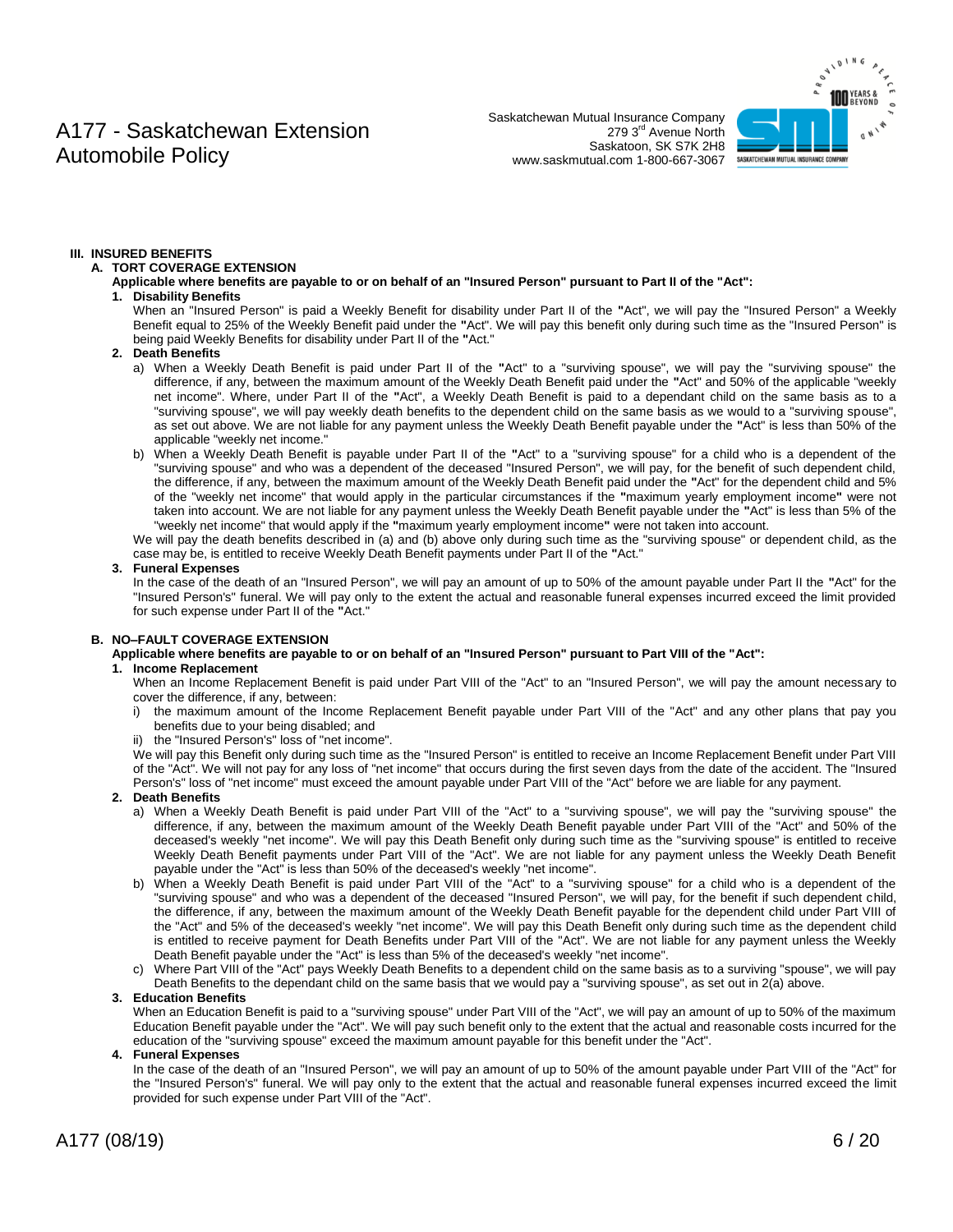Saskatchewan Mutual Insurance Company 279 3rd Avenue North Saskatoon, SK S7K 2H8 www.saskmutual.com 1-800-667-3067



#### **IV. EXCLUSIONS**

- 1. We will not make any payment under Section B for bodily injury to or death of any person:
	- a) resulting from deliberate self-injury, suicide or attempted suicide; or
	- b) who is entitled to receive benefits under a Workers' Compensation plan or law; or
	- c) if the injury or death is caused by sickness or disease, unless the claimant can establish that the sickness or disease was a direct result of an "automobile" accident for which insurance is provided under this section; or
	- d) caused directly or indirectly by "nuclear energy hazards", except as provided for by *The Saskatchewan Insurance Act*; or
	- e) who, at the time of the accident causing the bodily injury or death:
		- i) is an "occupant" of an "automobile" which is being used for any prohibited or unlawful trade or transportation or in any race or speed test, or
		- ii) is operating an "automobile" while under the influence of or impaired by alcohol or drugs or driving with a blood-alcohol ratio that exceeds the legal limit (conviction for one of these offenses will be considered conclusive proof), or
			- is an "occupant" of a motorcycle, "snowmobile" or "all terrain vehicle."
- 2. We will not make any payment under Section B to any person who is not entitled to receive payment under Part II or Part VIII of the "Act" for the same type of benefit and for the same injury or death as that for which the claim is being made under this policy.
- 3. We will not make any payment under Section B for any injury or death caused directly or indirectly by war or warlike acts such as civil war, rebellion, revolution or insurrection.

#### **V.LIMITATION OF LIABILITY**

#### **1. Other Insurance**

Our liability under Section B – Accident Benefits- shall be excess insurance to *The Automobile Accident Insurance Act (Saskatchewan)* and to any other valid or collectible insurance or plan that provides similar coverage as that provided under Section B of Part 4 of this policy. It is further understood and agreed that we shall not be liable for payment of any deductible or waiting period portion specified in any of the aforementioned "Act" or plans.

#### **2. Maximum Amount Payable**

We will not pay more than the limit shown for Section B on the Coverage Summary page for any one accident or occurrence, regardless of the number of claims made or number of "Insured Persons."

#### **VI. CLAIM SETTLEMENTS**

#### **1. Notice and Proof of Claim**

The "Insured Person", or another person acting for the "Insured Person", must do the following things to claim under Section B:

- a) tell us about the claim by registered mail or in person. You must do this within 30 days after you make application for a Benefit under Part II or Part VIII of the "Act", but not later than two years from the date of the accident on which the claim is based;
- b) give us reasonable proof of the claim within 90 days after you make application for a Benefit under Part II or Part VIII the "Act", or such later date that we may agree to; and
- c) if we ask, provide us with a physician's statement giving information about the injuries arising from the accident and the expected length of the disability.

#### **2. Medical Reports**

The "Insured Person" making the claim must agree to be examined by a physician of our choice whenever we require this to be done. In case of the death of an "Insured Person", we have the right to have an autopsy performed within the limits of the law. Where we require these to be done, we agree:

- a) to pay the expenses of the "Insured Person" to attend any examination we may reasonably require;
- b) to pay for any autopsy that we require;
- c) to provide to the "Insured Person" or the "Insured Person's" representative, upon request, a copy of any examination we obtain; and
- d) to provide to a person making a claim under this Section or such person's representative, upon request, a copy of any autopsy report obtained by us relating to the claim.
- **3. Release**

As a condition of payment under Section B, we may require a release to be signed by the "Insured Person" or another person to whom the claim is payable, releasing you and us from any further payment.

- **4. When Claims are Payable**
	- a) We will make valid payments under Section B within 60 days after we receive proof of the claim.
	- b) No one may bring legal action against us to recover the amount of a claim unless the requirements of "Notice and Proof of Claim" and "Medical Reports" as set out above are complied with and the amount of loss has been established.
	- c) **In respect to claims under Section B only, any legal action against us must be commenced within two years from the date on which the cause of action arose, and no later.**

*Please refer also to the General Provisions and Exclusions (Part 3) and the Statutory Conditions (Part 5) of this policy.*

#### **SECTION C - LOSS OR DAMAGE TO INSURED AUTOMOBILE**

#### **I. INSURING AGREEMENTS**

We agree to insure you against direct and accidental loss of or damage to the "automobile", including its equipment, but only with respect to the following subsections of Section C for which a premium is shown on the Coverage Summary page.

**Subsection 1 - All perils -** all perils of direct and accidental loss or damage, except as provided in Subsection 5 - Road Hazard Glass.

**Subsection 2 - Collision or Upset -** direct and accidental loss or damage caused by collision with another object or by upset.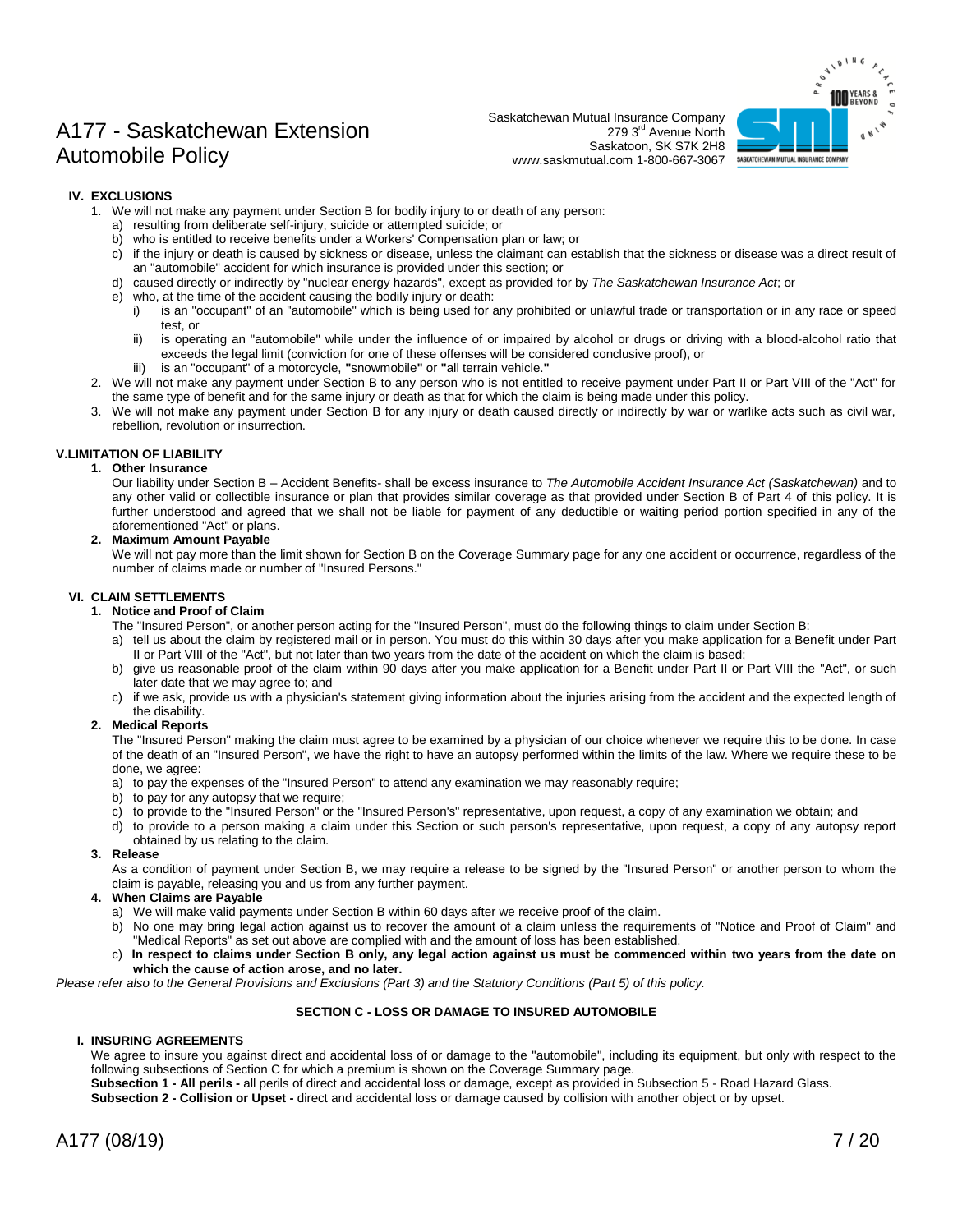# SASKATCHEWAN MUTUAL INSURANCE COMPANY

## A177 - Saskatchewan Extension Automobile Policy

Saskatchewan Mutual Insurance Company 279 3rd Avenue North Saskatoon, SK S7K 2H8 www.saskmutual.com 1-800-667-3067

**Subsection 3 - Comprehensive -** all perils of direct and accidental loss or damage other than by collision with another object or by upset, and except as provided by Subsection 5 – Road Hazard Glass. The words "another object" as used in this subsection include (a) a vehicle to which the "automobile" is attached and (b) the surface of the ground and any object on or in the ground. Except as provided by Subsection 5, loss or damage caused by any of the perils named in Subsection 4, as well as by missiles, falling or flying objects, malicious mischief, or vandalism, is considered loss or damage caused by perils for which insurance is provided under this Subsection 3.

**Subsection 4 - Specified Perils -** direct and accidental loss or damage caused by fire, lightning, theft or attempted theft, windstorm, earthquake, hail, explosion (except damage caused by explosion in the combustion chamber), riot or civil commotion, falling or forced landing of aircraft or their parts, rising water, or the stranding, sinking, burning, derailment or collision of any conveyance in or upon which the "automobile" is being transported on land or water.

**Subsection 5 - Road Hazard Glass** - breakage of glass that encloses the passenger compartment of the "automobile", caused by an object that is thrown up by or falls from another vehicle.

#### **II. LIMITATIONS AND DEDUCTIBLE**

Each occurrence causing loss or damage insured under Section C will be considered separately for claims purposes. For each separate claim we will pay the amount of the loss or damage up to, but not exceeding, the amount of the "licence insurance" deductible that applies to such loss or damage. If we have agreed to insure you under this section against loss or damage where no "licence insurance" is payable, we will pay the amount of insured loss or damage up to, but not exceeding, the actual cash value of the "automobile" sustaining the loss or damage. From the amount so determined, in either case, we will deduct the deductible amount for the applicable subsection of Section C as shown on the Coverage Summary page. When two or more "automobile(s)" we insure are damaged in one loss, or several insured perils occur at the same time contributing to the loss, we will use only one deductible. We will apply the largest single deductible of all that apply.

This deductible will not apply to insured loss or damage caused by theft of the entire **"**automobile**"** or to insured loss or damage caused by fire or lightning. In addition, if the "automobile" is registered under *The Vehicle Administration Act (Saskatchewan)* as a Private Passenger Vehicle, or Farm Vehicle, and is of the "private passenger/farm truck type", or if the "automobile" is a Motorcycle, Snowmobile or All Terrain Vehicle, the deductible will not apply to loss or damage caused by collision with a bird or animal.

Where the "licence insurance" fixes a maximum value for the "automobile", we are not liable for the amount of any loss or damage in excess of such value, unless insurance for the excess value has been added to this policy by endorsement.

#### **III. EXCLUSIONS - Loss or Damage we do not insure**

- 1. We do not insure loss or damage under any subsection of Section C:
	- a) to tires or consisting of or caused by mechanical fracture or breakdown of any part of the "automobile" or by rusting, corrosion, bubbling or flaking of paint, scratching, wear and tear, freezing, or explosion within the combustion chamber, unless the loss or damage happens at the same time as other loss or damage for which you are insured under Section C, or is caused by fire, theft, vandalism or malicious acts for which you are insured under Section C; or
	- b) caused by the conversion, embezzlement, theft or secretion by any person in lawful possession of the "automobile" under a mortgage, conditional sale, lease or other similar written agreement; or
	- c) caused if you voluntarily give up title or ownership, whether or not you were persuaded to do so by any fraud, trick or false pretense; or
	- d) caused directly or indirectly by contamination by radioactive material or by other atmospheric contaminants, or
	- e) to tapes, discs, records or other media or to audio or video equipment not affixed to the "automobile"; or
	- f) to the "described automobile" or a "newly acquired automobile" if, at the time the loss or damage occurs, such "automobile" is not "properly registered in Saskatchewan" or does not have valid "licence insurance"; unless you establish that for the whole time during the "policy period" while it was not so registered or while without valid "licence insurance", it was in continuous storage and not used; or
	- g) caused directly or indirectly by war or warlike acts such as civil war, rebellion, revolution or insurrection.
	- h) to the "automobile" or equipment of the "automobile" illegally acquired, used, kept, or imported; or
	- i) to "automobiles" seized or confiscated by the police or any other authority; or
	- j) caused by any high marking activity resulting from the use of a "snowmobile" or "all terrain vehicle".
- 2. We do not insure loss or damage under Subsections 1 (All Perils), 3 (Comprehensive), or 4 (Specified Perils):
	- a) caused by theft by any person living in your home or by any employee of yours who maintains, repairs or uses the "automobile", even if the theft occurs when the employee is off duty; or
	- b) caused by theft of tools, chains or repair equipment, unless the entire "automobile" is stolen; or
	- c) caused by theft of equipment of the "automobile" unless such equipment is in or on the "automobile" or in your home at the time the theft occurs; or
	- d) caused by and confined to soiling of upholstery or scratching of any part of the "automobile", unless such loss or damage is the result of other loss insured under Subsections 1, 3 or 4.

*Please refer also to the General Provisions and Exclusions (Part 3) and the Statutory Conditions(Part 5) of this policy.*

#### **IV. ADDITIONAL AGREEMENTS**

- 1. We will extend the insurance under Section C to cover a 'slide-in' camper or top, recreational rack or deck used with the "described automobile" but only if the "described automobile" is registered under *The Vehicle Administration Act (Saskatchewan)*. We will insure only one camper, top, recreational rack or deck. The insurance applies whether the camper, top, recreational rack or deck is on or off an "automobile". If there is loss or damage to the camper, top, recreational rack or deck at the same time as loss or damage to the "described automobile", only one deductible will be applied.
- 2. We will not cover any loss of damage to any personal or home belongings.

I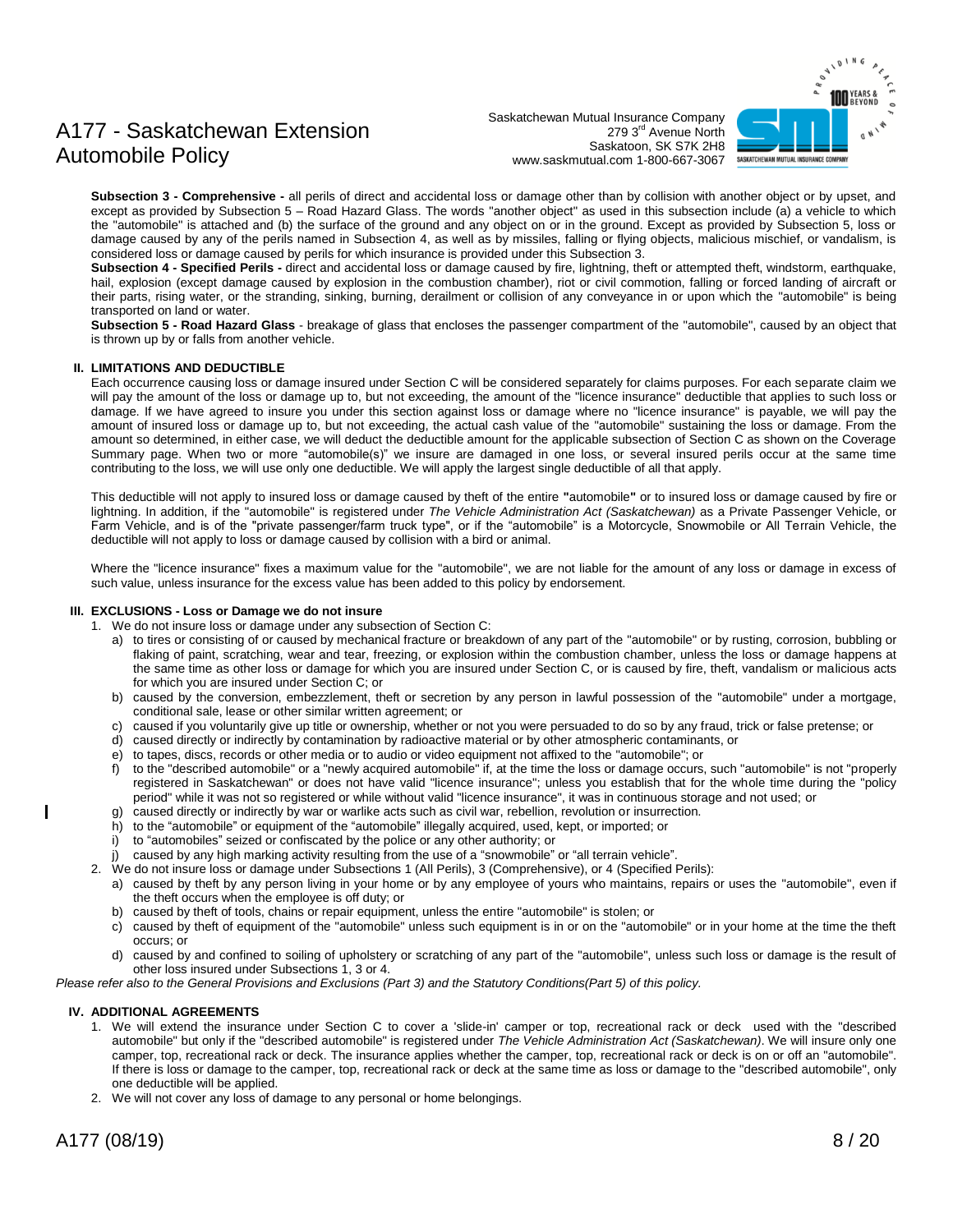

Saskatchewan Mutual Insurance Company 279 3rd Avenue North Saskatoon, SK S7K 2H8 www.saskmutual.com 1-800-667-3067

- 3. Where loss or damage arises from a peril for which a premium for a subsection of Section C is specified on the Coverage page, we further agree:
	- a) to pay general average, salvage, fire department charges and customs duties of Canada or of the United States of America for which you are legally liable. We will pay only the amount, if any, in excess of the amount payable under the "licence insurance";
	- b) to waive subrogation against every person who, with your consent, has care, custody or control of the "automobile", provided always that this waiver shall not apply to any person:
		- i) having such care, custody or control in the course of the business of selling, repairing, maintaining, servicing, storing or parking "automobile(s)", or
		- ii) who has committed a breach of any condition of this policy;
	- c) to indemnify you and any other person who personally drives a "temporary substitute automobile" for those amounts you and such other person may become legally obligated to pay for direct and accidental damage to such "automobile" and arising from the care, custody and control of such "automobile", provided always that:
		- i) the deductible amounts and exclusions of Section C will apply, and
		- ii) if the owner of the "temporary substitute automobile" has or places any other insurance for such "automobile" against any peril insured by Section C of this policy, including "licence insurance", we will pay only the amount by which the deductible amount, if any, of such other insurance exceeds the deductible amount stated in the applicable subsection of Section C of this policy; and
		- iii) the Additional Agreements of Section A shall, insofar as they are applicable, extend to the indemnity provided by this Additional Agreement 2(c);
- 4. In the case of theft of the entire "automobile" for which you are insured under Subsection 1, 3 or 4 of Section C or in the case of a collision with a bird or animal, we agree to reimburse you for expenses you incur for rental of a substitute "automobile", including taxicabs and public means of transportation. The most we will pay is \$30 in any one day, to a maximum of \$750 in all. Reimbursement for theft of your "automobile" is only for such expenses incurred during the period commencing immediately after you have reported the theft to the police or to us. Reimbursement for collision with a bird or animal to your "automobile" is only for such expenses incurred during the period commencing when your "automobile" becomes inoperable due to the damage or while your "automobile" is being repaired. Both ending regardless of the policy expiry date, the day after one of the following first takes place:
	- a) the "automobile" has been repaired or replaced, or
	- b) an offer has been made under the "licence insurance" to settle your claim for the loss or damage caused by the theft or the collision with a bird or animal, whether or not you accept the offer.
- 5. Provided that the "described automobile" is of the "private passenger/farm truck type" and is insured under this section for "All Perils", "Comprehensive" or "Specified Perils" cover, we will pay up to \$600 for the cost of replacing your keys or fob to the "described automobile" or rekeying its locks, at your option, if your keys or fob are stolen. We will not pay for changing the ignition or lock tumblers if we can replace the key or fob. No deductible applies to this agreement, except that if the amount of the loss is greater than \$600, the policy deductible will apply to the amount by which the loss exceeds \$600.

#### **V. YOUR AGREEMENT**

If you are in the business of selling, repairing, or servicing "automobile(s)", you agree, with respect to loss or damage insured under Section C, to replace the damaged property or make the necessary repairs at your actual cost, if we ask you to do so.

#### **SECTION D – ENDORSEMENTS**

The endorsements set out in this section apply only if indicated on the Coverage Summary page. If more than one "automobile" is insured under this policy, the endorsement shall apply only to the "automobile" for which it is shown on the Coverage Summary page, except in the case of Endorsements E.E.F. 21b, 21d, 27, 27a, 46, 110 and 113. The words the "automobile" or your "automobile" where used in any of the endorsements in this section, refer to the "described automobile" to which the endorsement applies, unless otherwise indicated.

Except as otherwise specifically stated in any endorsement, all limits, terms, conditions, provisions, definitions and exclusions of the policy remain unchanged and have full force and effect.

#### **Cancellation/Deletion of Coverage Endorsement (Snowmobiles)**

If you cancel this policy or discontinue the insurance on your **"**snowmobile**"** or delete any Section C coverage on your **"**snowmobile**"**, we will keep a portion of the premium. We will keep:

- 1. The minimum retained premium of this policy, if it applies.
- 2. 25% of the yearly premium for each of the months of January, February and December, or any part of those months, during which the insurance on your **"**snowmobile**"** has been in force.
- 3. 15% of the yearly premium for each of the months of March and November, or any part of those months, during which the insurance on your **"**snowmobile**"** has been in force.

We will never keep more than 100% of the yearly premium.

#### **Cancellation/Deletion of Coverage Endorsement (Motorcycles, Mopeds, Mini-bikes and Tricarts)**

If you cancel this policy or discontinue the insurance on your motorcycles, moped, mini-bike or tricart or delete any Section C coverage on your motorcycles, moped, mini-bike or tricart, we will keep a portion of the premium. We will keep:

- 1. The minimum retained premium of this policy, if it applies.
- 2. 20% of the yearly premium for each of the months of June, July, and August, or any part of those months, during which the insurance on your motorcycles, moped, mini-bike or tricart has been in force.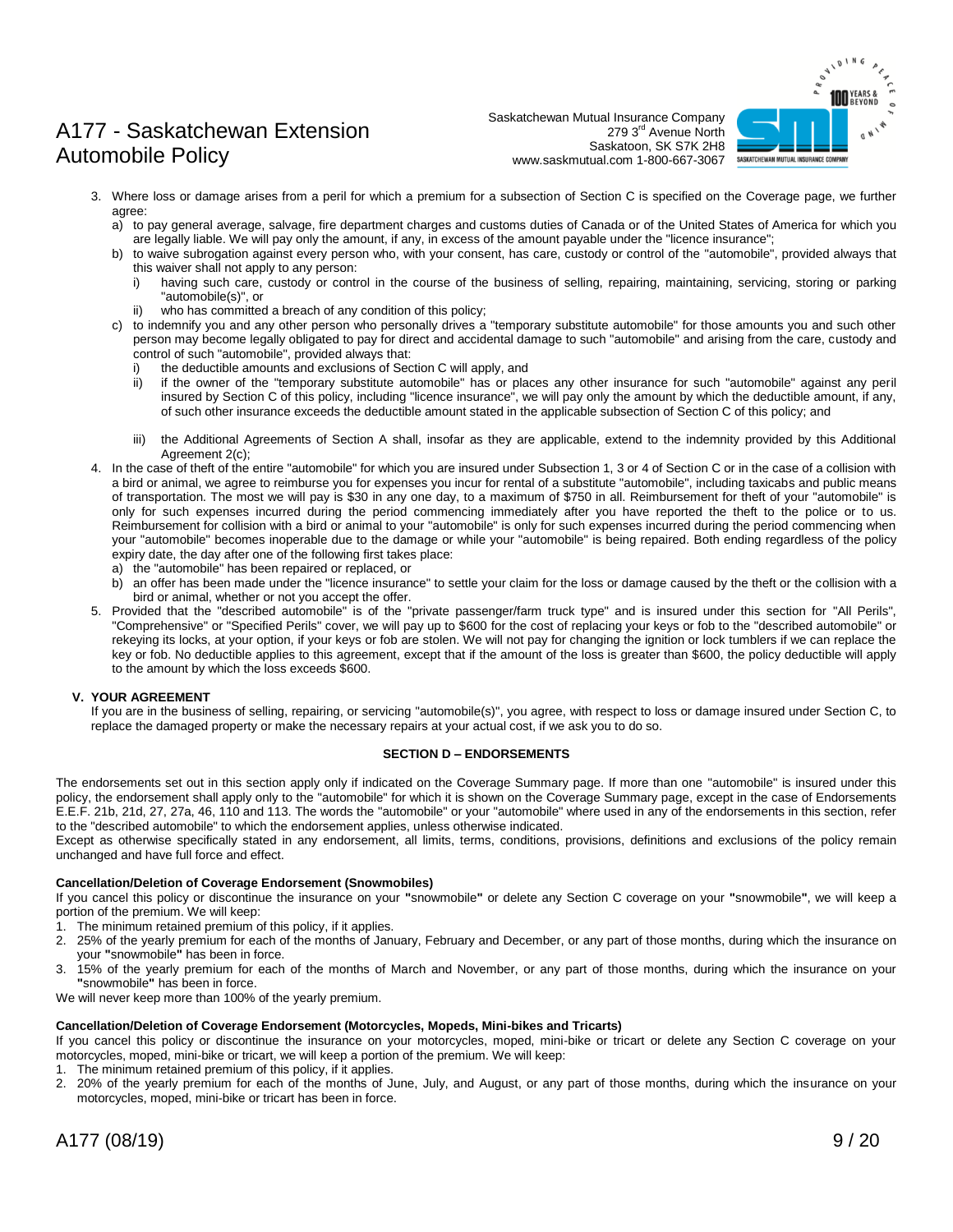Saskatchewan Mutual Insurance Company 279 3rd Avenue North Saskatoon, SK S7K 2H8 www.saskmutual.com 1-800-667-3067



3. 10% of the yearly premium for each of the months of March, April, May, September, and October, or any part of those months during which the insurance on your motorcycles, moped, mini-bike or tricart has been in force. We will never keep more than 100% of the yearly premium.

#### **E.E.F. 5 - Permission To Rent Or Lease**

This endorsement shall be effective only with respect to an "automobile" leased to the Lessee by the Lessor.

In this endorsement, the "Lessee" means the person named as the "Insured" on the Coverage Summary page.

Permission is given for the **"**automobile**"** to be rented or leased to the "Lessee" for a period of more than 30 days. We agree to insure the "Lessee" in the same manner and to the same extent as if the "Lessee" were named as Insured. The definition of you, your, and the **"**Named Insured", as set out in the General Definitions of this policy, is extended to include the "Lessee", except where otherwise stated. This does not increase the limits of liability or limits of insurance shown on the Coverage Summary page or stated elsewhere in this policy beyond the limits that would apply if only one person were named as the "Insured".

The following changes shall also apply:

- 1. Where used in:
	- a) paragraph 4 of Part 2 (the definition of a " temporary non-owned automobile") and;
	- b) Section B;
	- the words you, your and the "Named Insured" shall mean the **"**Lessee**"** only.
- 2. In paragraph 2(b) of Part 2 (referring to an "additional automobile") the words "you acquire as owner" shall mean leased by the "Lessee" from the Lessor.
- 3. The application for this insurance is changed to provide that:
	- a) where the "Lessee" as applicant (i) gives false particulars of the "described automobile" to our prejudice or (ii) knowingly misrepresents or fails to disclose in the application any fact required to be stated, then a claim made by the "Lessee" is invalid and the "Lessee's" right to recover indemnity is forfeited;
	- b) where either the "Lessee" or Lessor contravenes a term of this policy or commits a fraud or willfully makes a false statement in respect of a claim under the policy, a claim by such party is invalid and the right to recover indemnity is forfeited.

#### **E.E.F. 6a - Permission to Carry Passengers for Compensation**

Permission is hereby given for the "automobile" to be used to carry passengers for compensation or hire for the purposes stated on the Coverage Summary page.

#### **E.E.F. 19 – Limitation of Amount**

We are not liable under Section C for any amount in excess of the Actual Cash Value of your "automobile" at the time the loss or damage occurs or in excess of the limit shown for this endorsement on the Coverage Summary page, whichever is the lesser.

#### **E.E.F. 19a - Stated Value**

In respect to loss or damage for which you are insured under Section C, we agree that the "described automobile" is valued at and insured for the limit shown for this endorsement on the Coverage Summary page, subject to the applicable Section C deductible.

When the loss involving the "described automobile" is a partial loss only, our liability is limited to the cost of repair, less the applicable Section C deductible, but such cost shall not exceed the limit shown for this endorsement on the Coverage Summary page less the amount payable for such loss or damage payable under the **"**licence insurance.**"**

When the loss involving the "described automobile" is a total loss, we will pay you the limit shown for this endorsement on the Coverage Summary page, less the amount payable for such loss or damage payable under the **"**licence insurance.**"**

If the annual mileage of the "described automobile" exceeds 5000 miles (8065 kms), this shall be of no effect and the basis of settlement will revert to Actual Cash Value, but not exceeding the limit shown for this endorsement on the Coverage Summary page. After market stereo equipment will be subject to Actual Cash Value.

#### **E.E.F. 20 - Loss of Use**

This endorsement replaces Additional Agreement 3 of Section C.

In the event that loss or damage to your "automobile" for which you are insured under Section C exceeds the deductible amount shown on the Coverage Summary page, we agree to reimburse you for reasonable expenses you incur for the rental of a substitute **"**automobile**"** of similar type, including taxicabs and public means of transportation, made necessary by the loss of use of your "automobile". We will reimburse you for such expenses commencing:

- a) at the time the loss or damage occurs if your "automobile" cannot be operated under its own power;
- b) in the case of theft of the entire "automobile", immediately after you have reported the theft to the police and to us; or
- c) in all other cases, when your "automobile" is taken for repair of the damage;
- and ending, regardless of the policy expiry date, when one of the following takes place:
- a) the day after your "automobile" has been repaired or replaced;
- b) the day after an offer has been made under the "licence insurance" to settle your claim for the loss or damage;
- c) 72 hours after your "automobile" has been declared a total loss and an offer has been made under the "licence insurance" to settle your claim for the loss or damage.
- The most we will pay for such expenses is the limit shown for this endorsement on the Coverage Summary page.

The Limit of Insurance shown for this endorsement may, at your option, also be applied to the amount you become legally obligated to pay because of liability imposed by law or assumed under a written agreement for loss of use (down time) of an "automobile" rented by you for a period of not more than one year, where the loss of use is because of loss or damage to the rented "automobile" caused by a peril for which you are insured under Section C.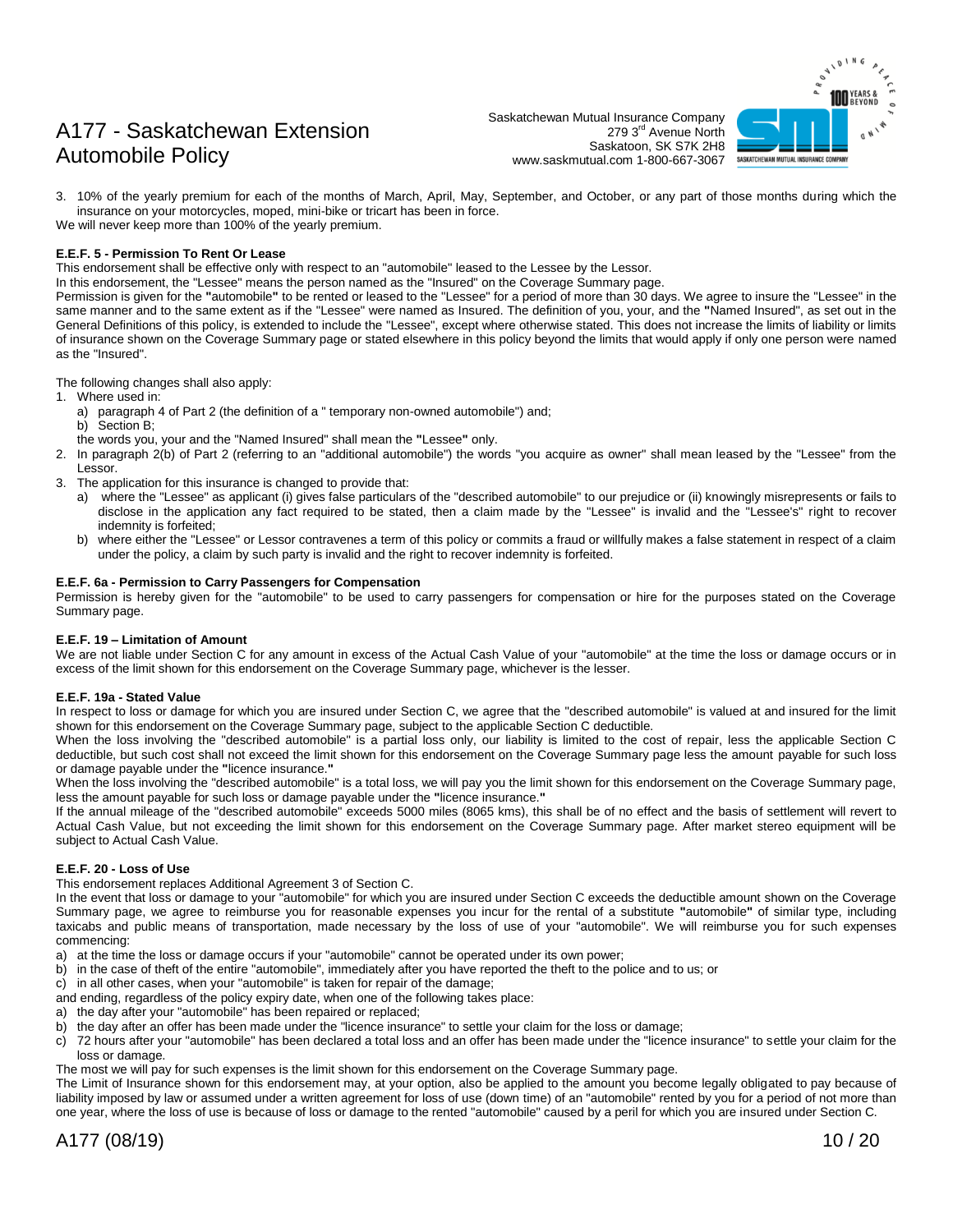Saskatchewan Mutual Insurance Company 279 3rd Avenue North Saskatoon, SK S7K 2H8 www.saskmutual.com 1-800-667-3067



If more than one "automobile" is insured under this endorsement, we will not pay more under all these endorsements combined, in any one occurrence, than the limit shown for this endorsement on the Coverage Summary page.

#### **E.E.F. 21b - Blanket Basis Fleet**

#### It is understood and agreed that:

- 1. The term "described automobile" as used in this policy shall include all "automobile(s)" owned by or leased to you for a period in excess of 30 days and licenced in your name in the Province of Saskatchewan during the "policy period". We provide insurance only under the sections or subsection(s) of Part 4. for which a premium is shown on the Coverage Summary page.
- 2. The schedule of "automobile(s)" you have filed with us includes all "automobile(s)" owned by you or leased to you for a period in excess of 30 days and licenced in your name in the Province of Saskatchewan at the effective date of this policy. No coverage is provided by this endorsement in respect of any "automobile" owned or leased by you prior to the effective date of this policy that is not included in the schedule of "automobile(s)" you have filed with us, until you ask us for coverage.
- 3. The total premium shown on the Coverage Summary page is an advance premium only and is due and payable at the effective date of this policy.
- 4. The advance premium is subject to adjustment at the end of the "policy period". At that time, you will give us a written statement showing the effective dates of all additions to and deletions from the last schedule of "automobile(s)" you filed with us, which have taken place during the "policy period". We will then calculate the adjustment of the earned premium for such "automobile(s)" by charging or refunding the premiums applicable to the additions or deletions reported on a pro rata basis.

If the earned premium we calculate exceeds the advance premium, you must pay us the additional premium immediately. If the earned premium is less than the advance premium, we will refund the return premium to you.

5. We have the right and you agree to give us the opportunity to examine your books and records insofar as they relate to the premium basis or subject matter of this policy.

The term "effective date of this policy" as used in this endorsement includes the effective date of any policy renewal.

#### **E.E.F. 21d - Blanket Excess Value Cover**

Where the value of an insured "automobile" exceeds the maximum value set for it by the "licence insurance" and you have not declared the excess value for coverage under the "licence insurance", we agree to extend the insurance under Section C to apply to such excess value, provided you report to us each year the values of all "automobile(s)" you own or lease which are in excess of the maximum values set by the "licence insurance" and for which insurance under this endorsement is required. We will adjust the premium for this policy each year based on the excess values you report. It is understood that the schedule of "automobile(s)" you have filed with us shows the excess value you require for all "automobile(s)" owned by or leased to you at the effective date of this policy.

No coverage is provided by this endorsement in respect of any "automobile" owned or leased by you prior to the effective date of this policy that is not included in the schedule of "automobile(s)" you have filed with us, until you ask us for coverage.

We are not liable under this endorsement for more than:

- i) the amount by which the actual cash value of the loss or damage or the actual cash value of the "automobile", whichever is the lesser, exceeds the maximum value set for the "automobile" by the "licence insurance", or
- the excess value you have reported for the "automobile" for which the claim is made, if such value was reported to us prior to the loss or damage, whichever is the lesser.

This endorsement does not apply to any trailer(s) or semi-trailer(s) with a value less than that declared upon registration of the trailer or semi-trailer.

#### **E.E.F. 27 – Legal Liability For Damage To Non-Owned Automobile(s)**

We agree to indemnify you or your "spouse", if living with you, against the liability imposed by law or assumed under a written agreement for direct loss or damage to any "automobile" or trailer of the type shown for this endorsement on the Coverage Summary page, including its equipment, where the loss or damage arises from the care, custody or control of such "automobile" or trailer and is caused solely by a peril described in that particular subsection(s) of Section C which is specified for this endorsement on the Coverage Summary page. Provided that:

- 1. such "automobile" or trailer is being used with the consent of its owner;
- 2. this endorsement does not cover loss or damage to any "automobile" or trailer which is owned or leased by you or licenced in your name or owned by or licenced in the name of anyone living in your home;
- 3. each occurrence causing loss or damage covered by this endorsement shall be considered separately for claims purposes. In respect of each separate claim, our liability under this endorsement shall be limited to the amount of loss or damage in excess of the amount, if any, payable for such loss or damage under the "licence insurance" had this endorsement not been issued;
- 4. the deductible amount shown for this endorsement on the Coverage Summary page shall apply to each separate claim for which an amount is payable under this endorsement, except in the case of loss or damage caused by fire, lightning, theft of the entire "automobile" or trailer or by collision with a bird or animal;
- 5. the Section C exclusions apply to the indemnity provided by this endorsement;
- 6. the Additional Agreements of Section A shall, insofar as they are applicable, extend to the indemnity provided by this endorsement; and
- 7. the limit shown for this endorsement on the Coverage Summary page is the most we will pay under this endorsement for any one occurrence, exclusive of amounts under provision 6 above.

The word "leased" as used in this endorsement means leased for a period of more than 30 days.

#### **E.E.F. 27a – Legal Liability For Damage To Non-Owned Automobile(s)**

We agree to indemnify you, your "spouse", if living with you, or any child living in your home and in your care, against the liability imposed by law or assumed under a written agreement for direct loss or damage to any "automobile" of the **"**private passenger/farm truck type**"** not owned or leased by you or licenced in your name nor owned or leased by or licenced in the name of anyone living in your home, where the loss or damage arises from the care, custody or control of such "automobile" and is caused solely by a peril for which you are insured under Section C.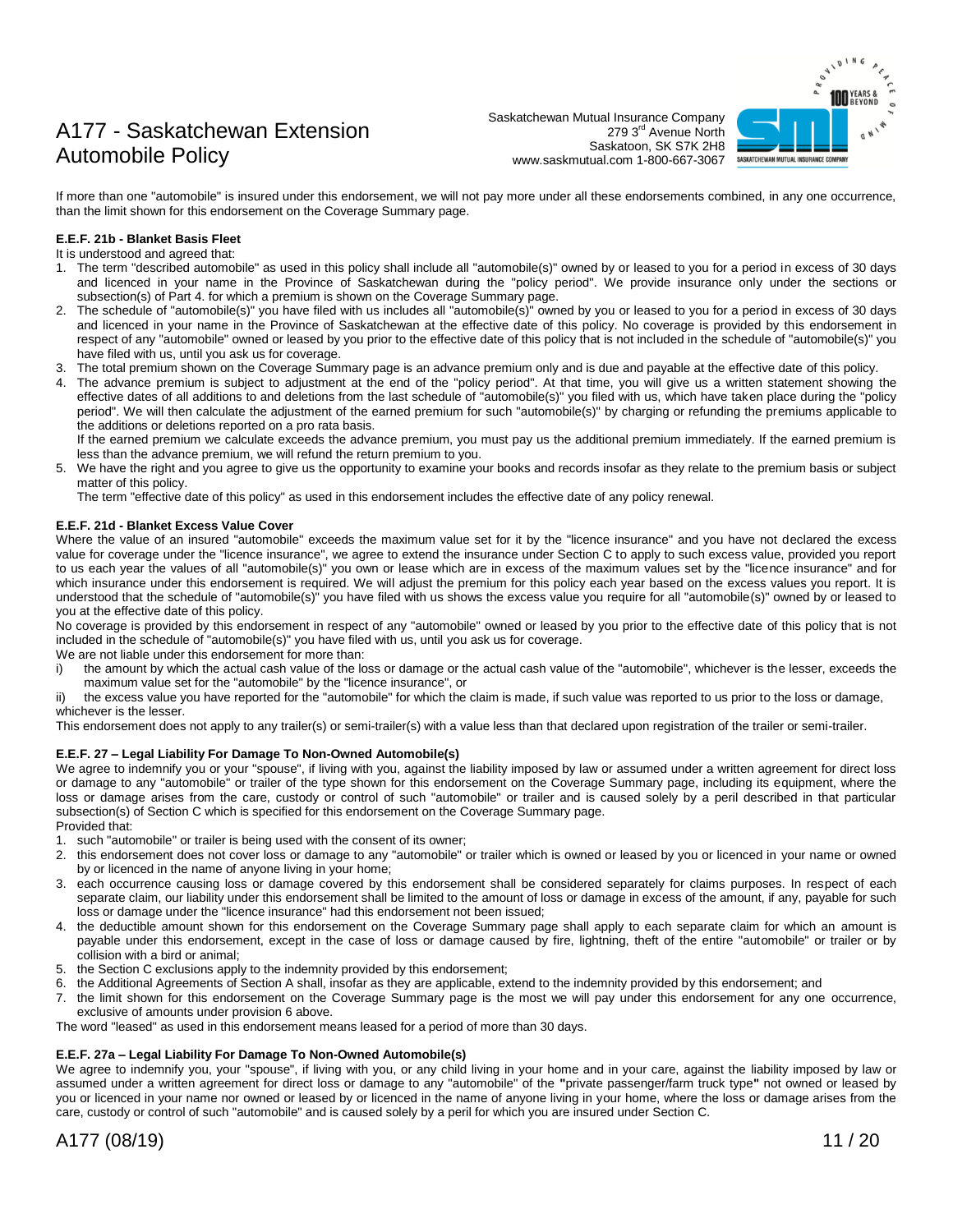Saskatchewan Mutual Insurance Company 279 3<sup>rd</sup> Avenue North Saskatoon, SK S7K 2H8 www.saskmutual.com 1-800-667-3067



Provided that:

- 1. such "automobile" is being kept or used with the consent of its owner or lessee;
- 2. if the owner of such "automobile" has or places other insurance on it against any peril insured by Section C of this policy, including "licence insurance", we will pay only the amount by which the deductible amount, if any, of such other insurance exceeds the deductible amount shown for the applicable subsection of Section C of this policy, unless the person insured by this endorsement is legally obligated to pay in excess of such amount under an agreement made in writing before the occurrence for which claim is made;
- 3. the deductible amounts and exclusions of Section C apply to the indemnity provided by this endorsement;
- 4. the Additional Agreements of Section A shall, insofar as they are applicable, extend to the indemnity provided by this endorsement; and
- 5. We will not pay more than the actual cash value of the loss or damage, exclusive of the amounts under provision 4 above.

We further agree to waive subrogation against anyone driving a "rented automobile" with your permission, provided always that this waiver shall not apply to any person

- having the care, custody or control of a "rented automobile" in the course of the business of selling, repairing, maintaining, servicing, storing or parking **"**automobile(s)**"**, or
- ii) who has committed a breach of any condition of this policy.
- This endorsement does not apply to any **"**automobile**"**:
- 1. regularly or frequently used by you or by anyone living in your home, or
- 2. while being used in connection with the business of selling, repairing, maintaining, servicing, storing or parking "automobile(s)", or
- 3. being used to carry people or goods for payment.

If the "Named Insured" is an "organization", the words you and your in this endorsement shall apply to the employee or partner of the "Named Insured" for whose regular use the "described automobile" is furnished, provided that neither such employee or partner nor anyone living in his or her home owns an "automobile" of the "private passenger/farm truck type."

If this policy has been endorsed to grant permission to rent or lease the "described automobile" for more than 30 days, the insurance provided by this endorsement shall apply only to the person named as Insured on the Coverage Summary page, and not to the owner of the "automobile." The word "leased" as used in this endorsement means leased for a period of more than 30 days.

**E.E.F. 28 - Excluding Named Person**

We are not liable for any payment under Sections A, B or C in respect of any claim arising out of any accident which occurs while the "automobile" as defined in the General Definitions of this policy is being operated by the person whose name is shown for this endorsement on the Coverage Summary page.

#### **E.E.F. 32a - Snowmobile Underage Operator**

Notwithstanding Statutory Condition 2-(2)(b)(ii), we give permission for a person under the age of 16 years, but not under the age of 12 years, to operate the described "snowmobile" with your consent, but only on condition that the operation of the "snowmobile" by such person is in accordance with the provisions of *The Snowmobile Act (Saskatchewan)*, and the **"**snowmobile**"** does not have an engine capacity greater than 550 cc, otherwise this endorsement shall be of no effect.

#### **E.E.F. 32b - A.T.V. Underage Operator**

Notwithstanding Statutory Condition 2-(2)(b)(ii), we give permission for a person under the age of 16 years, but not under the age of 12 years, to operate the described "all terrain vehicle" with your consent, but only on condition that the operation of the "All Terrain Vehicle" by such person is in accordance with the provisions of *The All Terrain Vehicle Act (Saskatchewan)*, and the **"**all terrain vehicle**"** does not have an engine capacity greater than 250 cc or 25 hp, otherwise this endorsement shall be of no effect.

#### **E.E.F. 32c - Motorcycle Underage Operator**

Notwithstanding Statutory Condition 2-(2) (b) (ii), we give permission for a person under the age of 16 years, but not under the age of 12 years, to operate the described motorcycle on private property, with your consent, but only if the piston displacement of the motorcycle does not exceed 50cc.

#### **E.E.F. 43 - Replacement Cost Coverage**

In the event that loss or damage to your "automobile" for which you are insured under Section C exceeds the deductible amount shown on the Coverage Summary page, we agree to waive Statutory Condition 4-(5) which limits our liability to the actual cash value of the "automobile", subject to all terms and conditions set out in this endorsement.

Replacement or Repair Cost provides coverage for 60 months from the date you took delivery of the "automobile". If the loss or damage happens within the first 24 months from the date you took delivery of your "automobile", the Replacement Cost Coverage provided by this endorsement will apply to all losses for which your "automobile" is insured under Section C. If the loss or damage happens after the first 24 months, we will not provide E.E.F. 43 - Replacement Cost Coverage where the loss or damage is caused by fire, theft, vandalism, malicious mischief or water damage.

There are two ways to settle a loss:

1. By Repair:

If we decide to repair your "automobile" we will be responsible only for the damage which was caused by the loss. This includes any wear and tear (depreciation) charged on original or new parts.

- 2. By Replacement:
	- If you are the owner of the "automobile" and we decide your "automobile" must be replaced because of its loss, settlement will be as follows:
	- a) replacement of your "automobile" with a brand new "automobile" of the same make and model with similar equipment (color may vary). If the same model year is not available, we will replace your "automobile" with the next model year available; or
	- b) cash settlement subject to the following:
		- i) If the loss or damage happens within the first 12 months from the date you took delivery of the "automobile", we will pay the manufacturer's suggested retail price and applicable taxes.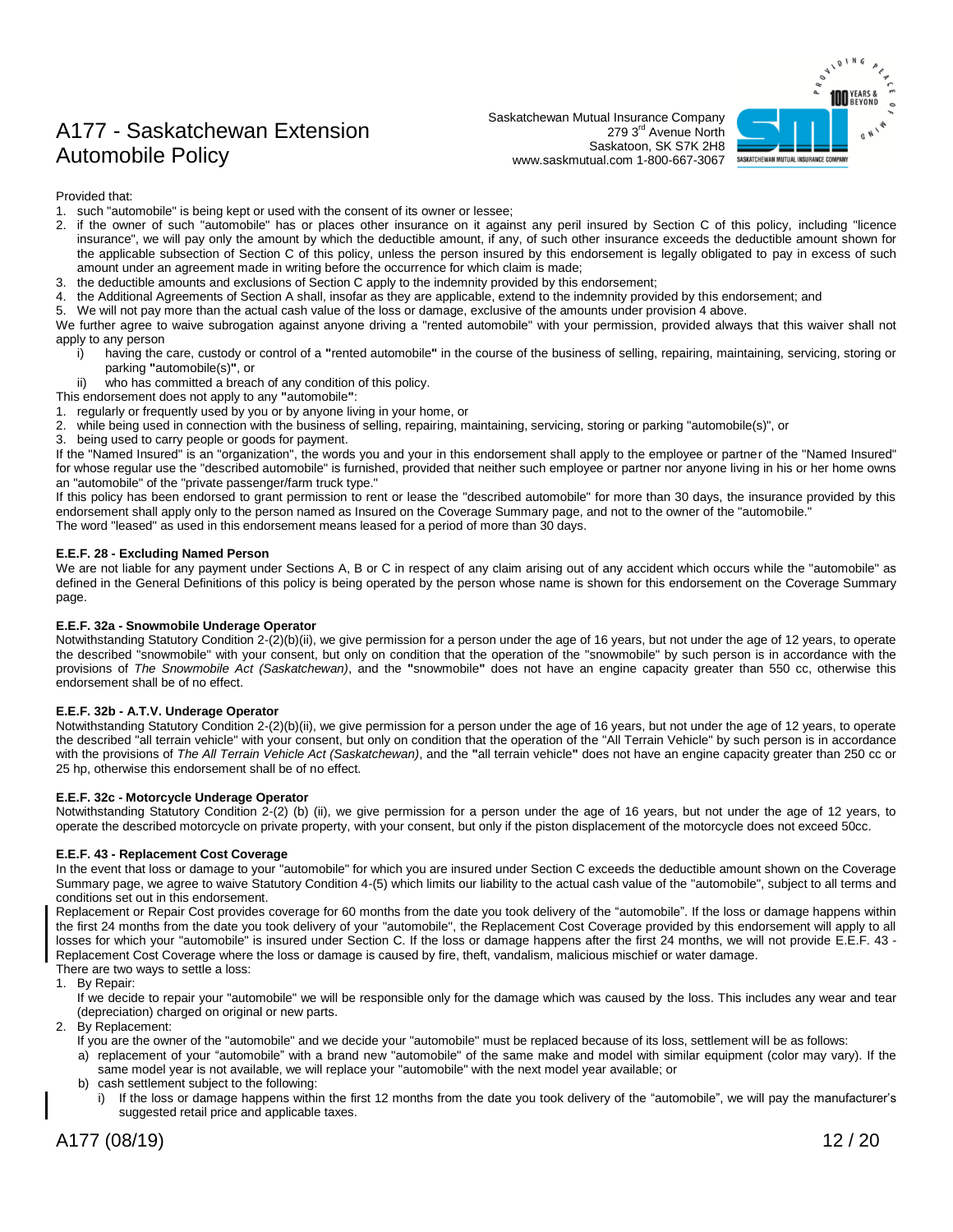

Saskatchewan Mutual Insurance Company 279 3rd Avenue North Saskatoon, SK S7K 2H8 www.saskmutual.com 1-800-667-3067

- ii) If the loss or damage happens within 13 24 months inclusive, from the date you took delivery of the "automobile", we will pay the manufacturer's suggested retail price and applicable taxes plus an additional 2% for inflation.
- iii) If the loss or damage happens within 25 36 months inclusive, from the date you took delivery of the "automobile", we will pay the manufacturer's suggested retail price and applicable taxes plus an additional 4% for inflation.
- iv) If the loss or damage happens within 37 60 months inclusive, from the date you took delivery of the "automobile", we will pay the manufacturer's suggested retail price and applicable taxes.

If you lease the "automobile" and we decide your "automobile" must be replaced because of its loss, we will pay you up to the value of the leased "automobile" and its equipment as stated in the Leasing Agreement of the specified lessee.

#### **Conditions:**

- 1. Your "automobile" must be continuously insured for Replacement Cost Coverage with us or another insurance company. You must obtain this coverage within 120 days after the date you took delivery of the "automobile". Coverage under this endorsement shall not be in effect for more than 60 months after that delivery date. The "automobile" must have been:
	- a) bought new, or
	- b) leased new, or
	- c) owned and used as a demonstrator by an "automobile" dealership. You must have bought the "automobile" within 12 months of the date the dealer first put it into service as a demonstrator and the "automobile" must not have mileage in excess of 15,000 kms at the date of purchase.
- 2. It is up to us to decide if your "automobile" is to be repaired or replaced.
- 3. You must supply us with proof that the "automobile" is being repaired, or if your "automobile" is a total loss and you choose settlement option 2.a) proof that the "automobile" has been replaced, before payment can be made.
- 4. If you choose settlement option 2.b), it is up to us to decide the manufacturer's suggested retail price at the time of claim.
- 5. If you decide not to accept our offer to repair your "automobile" we will pay only what we would have paid had this Replacement Cost Coverage endorsement not been in effect.
- 6. Whether we pay for repair or replacement of your "automobile", we are liable only for the amount of loss or damage in excess of the amount payable under the "licence insurance" had this endorsement not been issued. We do not pay for finance charges.
- 7. Equipment or "automobile" accessories, including protection packages, installed by the dealer before delivery of the "automobile" will also be covered with proof of purchase.
- New "automobile" accessories added after you purchase the "automobile" are also covered, but they must have been added within 120 days of the date you took delivery of the "automobile" and will be effective from the date it was added to the policy.
- 9. Replacement Cost coverage is not available on new permanently attached equipment, machinery or apparatus that changes the use or functionality of the "automobile" with the exception of equipment designed for the purpose of personal travel and transportation. Replacement Cost coverage will still apply to the "automobile" shown on the bill of sale.
- 10. If you have a \$50, \$100 or \$200 deductible, we will not subtract the deductible from the total amount of your claim for Paintless Dent repairs, provided the damage is not over \$150.
- 11. You will be responsible for any previous unrepaired damage.
- 12. If the deductible is \$50, \$100 or \$200 we agree to waive the deductible when the "automobile" is a total loss.

#### **E.E.F. 44 – Family Protection Coverage**

#### **I. DEFINITIONS**

Words and terms defined here will appear in quotation marks throughout this endorsement, except the word **"**automobile**"**. As used in this endorsement:

1. **"automobile"** means a "motor vehicle" that is one of the following types: private passenger car, private van, private truck, motor home or farm truck. The words **"described automobile"**, **"newly acquired automobile"** and **"temporary substitute automobile"** as used in this endorsement have the same meanings as defined in "Part 2" of this policy.

#### 2. **"dependent relative"** means:

- a) a person who is principally dependent on you or your "spouse "for financial support and is:
	- i) less than 18 years of age and living with you or in full time attendance at an educational institution away from your home; or
	- ii) 18 years of age or older and in your care because of a physical or mental handicap; or
	- iii) 18 years of age or older and in full time attendance at an educational institution; or
	- iv) your parent or relative, or the parent or relative of your "spouse", who is living with you.
- b) The following are included in the definition of "dependent relative", but only where the person injured or killed is not an "Insured Person" as defined in the "Family Protection Coverage" of any policy of insurance or does not own an "automobile" which is licenced in any jurisdiction of Canada where "Family Protection Coverage" is available:
	- i) any relative of yours or your "spouse" who lives with you, and
	- ii) any other relative of yours or your "spouse" while an "occupant" of the "described automobile", a "newly acquired automobile" or a "temporary substitute automobile."
- c) If you are an "organization", the words you and your in this definition applies to your officer, employee or partner for whose regular use the "described automobile" is provided.
- 3. **"eligible claimant"** means:
	- a) the "Insured Person" sustaining bodily injury; and
	- b) any other person who, according to the law of the province, territory, or state where the accident occurs, has the right to bring an action against the "underinsured motorist" for damages because of bodily injury to or death of an "Insured Person."
- 4. **"Family Protection Coverage"** means the insurance provided by this endorsement and any similar kind of coverage under any insurance plan or contract whether or not described as Family Protection Coverage, Family Security or Underinsured Motorist Coverage.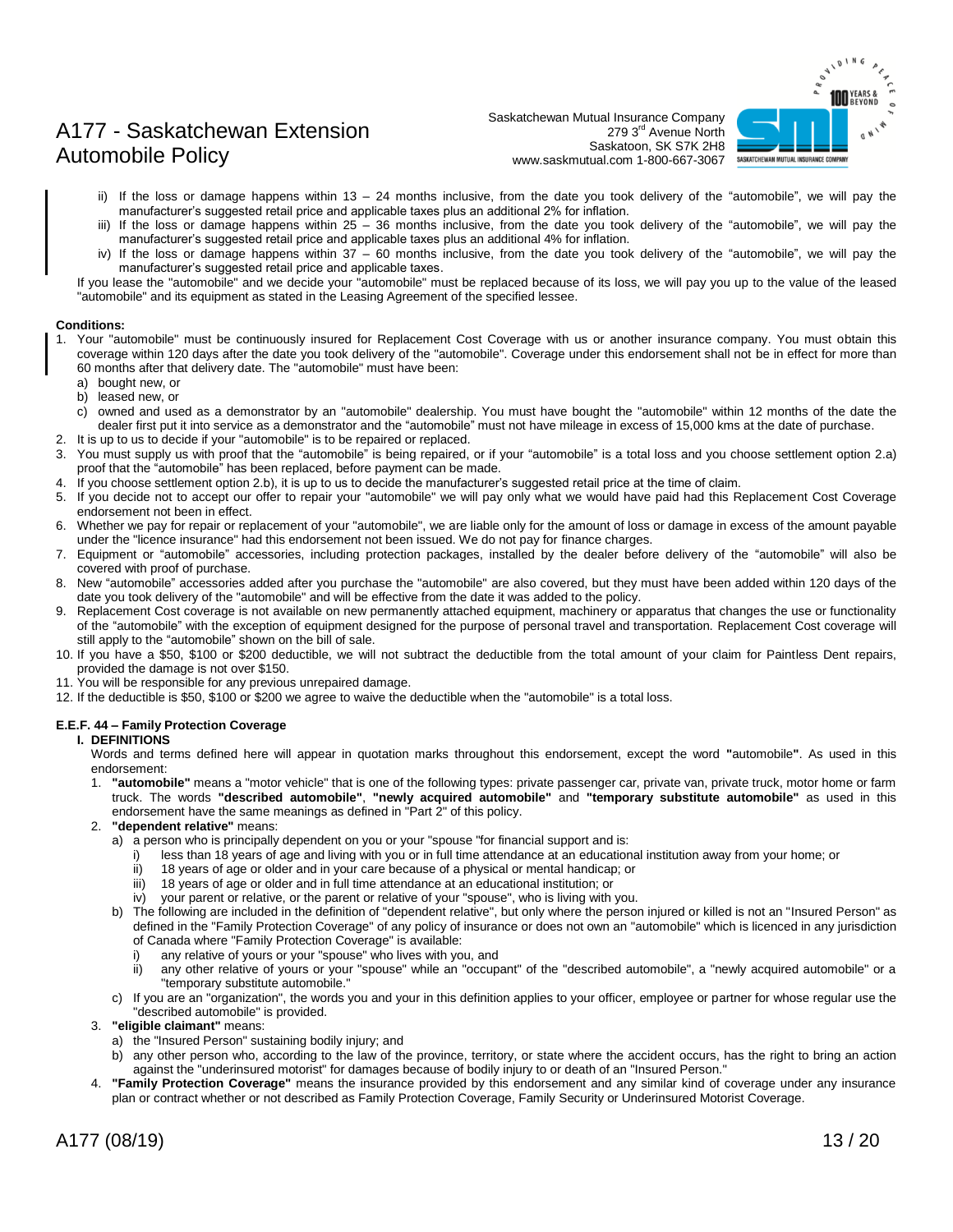Saskatchewan Mutual Insurance Company 279 3rd Avenue North Saskatoon, SK S7K 2H8 www.saskmutual.com 1-800-667-3067



- 5. **"insured person"** means:
	- a) you and your "spouse", if your "spouse" is living with you, and any "dependent relative" of either, while
	- i) an "occupant" of the "described automobile", a "newly acquired automobile" or a "temporary substitute automobile";<br>ii) an "occupant" of any "motor vehicle" other than a motorcycle. moped. "snowmobile" or "all terrain ve
		- an "occupant" of any "motor vehicle" other than a motorcycle, moped, "snowmobile" or "all terrain vehicle", but this does not include the person who owns the other "automobile" or leases it for more than 30 days, unless "Family Protection Coverage" is in force in respect of such other "automobile", or
	- not an "occupant" of a "motor vehicle" who is hit by a "motor vehicle".
	- b) If you are an "organization", "Insured Person" means your officer, employee or partner for whose regular use the "described automobile" is provided and his or her "spouse", if living with such officer, employee or partner, and any "dependent relative" of either while:
		- i) an "occupant" of the "described automobile", a "newly acquired automobile" or a "temporary substitute automobile";
		- ii) an "occupant" of a "motor vehicle" other than a motorcycle, moped, "snowmobile" or "all terrain vehicle" other than an "automobile" referred to in (b)(i) above leased by you for more than 30 days or owned by you and provided "Family Protection Coverage" is in force on such other "automobile", or
		- iii) not an "occupant" of a "motor vehicle" who is hit by a "motor vehicle."
		- If this policy has been endorsed to grant permission to rent or lease the **"**described automobile" for more than 30 days, the words you or your in this endorsement will refer to the lessee named on the Coverage Summary page.
- 6. **"Limit of Family Protection Coverage"** means the limit shown for this endorsement on the Coverage Summary page. If no limit is shown, then the Section A limit applicable to the **"**described automobile" to which this endorsement applies is the "Limit of Family Protection Coverage." If a policy condition is breached and the Section A limit of this policy is reduced to the minimum limits of the jurisdiction where the accident took place, then the "Limit of Family Protection Coverage" will also be reduced to that same limit.
- 7. **"limits of motor vehicle liability insurance"** means the amount or amounts shown on a motor vehicle liability policy of insurance as the **"**Insurer's**"** limit of liability with respect to liability claims, even if those limits have been reduced by the payment of claims or otherwise. However, if a policy condition is breached and the liability coverage under a motor vehicle liability policy is reduced to the statutory minimum limits of the jurisdiction where the accident took place, then those minimum limits will apply as the "limits of motor vehicle liability insurance." The words "limit of motor vehicle liability insurance" also means the value of all bonds, cash deposits or other financial guarantees which the law requires instead of motor vehicle liability insurance. For the purpose of this clause, the limit or limits of Bodily Injury Liability Insurance set out in *The Automobile Accident Insurance Act (Saskatchewan)* or which apply under any government automobile insurance plan, shall be considered to be an amount or amounts shown on a motor vehicle liability policy of insurance as the **"**Insurer's**"** limit of liability with respect to liability claims.
- 8. **"motor vehicle"** means a motor-driven land vehicle for which motor vehicle liability insurance would be required by law in Saskatchewan. The words the **"described automobile"**, **"newly acquired automobile"** and **"temporary substitute automobile"** as used in this endorsement have the same meanings as defined in "Part 2" of this policy.
- 9. **"spouse"** means your legal husband or wife. It also means someone who has been living continuously with you as your husband or wife for a period of at least two years or, if a child was born of your union, a period of at least one year.
- 10. **"underinsured motorist"** means
	- a) the known owner or known driver of a "motor vehicle" where the combined total "limits of motor vehicle liability insurance" for such owner and driver is less than the "Limit of Family Protection Coverage" and
	- b) the known owner or known driver of an "uninsured automobile";
	- provided that:
		- i) where an "eligible claimant" is entitled to recover damages from an "underinsured motorist" and the owner or operator of any other "automobile", then for the purpose of I.10.a) above and for the purpose of determining our maximum liability under clause III of this endorsement (Limit of Coverage Under This Endorsement) the "limits of motor vehicle liability insurance" shall be considered to be the total of all "limits of motor vehicle liability insurance" applicable to such "underinsured motorist" and such owner or operator of any other "automobile"; and
		- ii) where an "eligible claimant" is entitled to recover damages from a known owner or known driver of an "uninsured automobile", then for the purpose of I.10.a) and I.10.b) above and for the purpose of determining our maximum liability under clause III of this endorsement (Limit of Coverage Under This Endorsement), any uninsured motorist coverage or unsatisfied judgment fund available to the "eligible claimant" shall be considered to be motor vehicle liability insurance and the maximum amount payable under such coverage or fund shall be considered to be the "limits of motor vehicle liability insurance."
- The term "underinsured motorist" does not include an owner or driver of an **"**automobile**"** whose identity cannot be established.
- 11. **"uninsured automobile"** means a **"**motor vehicle**"** for which neither the owner nor driver has applicable and collectible bodily injury liability insurance for its ownership use or operation, but does not include a **"**motor vehicle**"** owned by or registered in the name of:
	- a) the person or persons named as Insured on the Coverage Summary page or anyone living with such person or persons; or
	- b) the governments of Canada or the United States of America or any political subdivision thereof or any agency or corporation owned or controlled by any of them; or
	- c) any person or company who is an authorized self-insurer within the meaning of a financial or safety responsibility law; or
	- d) any person or company who has filed a bond, or otherwise given proof of financial responsibility, with respect to his liability for the ownership, use or operation of "automobile(s)."

#### **II. INSURING AGREEMENT**

If a premium is shown for this endorsement on the Coverage Summary page and you follow the conditions required by this policy, we agree to indemnify each "eligible claimant" for the amount that he or she is legally entitled to recover from an "underinsured motorist" as compensatory damages for bodily injury or death sustained by an "Insured Person" by accident arising out of the use or operation of a **"**motor vehicle.**"**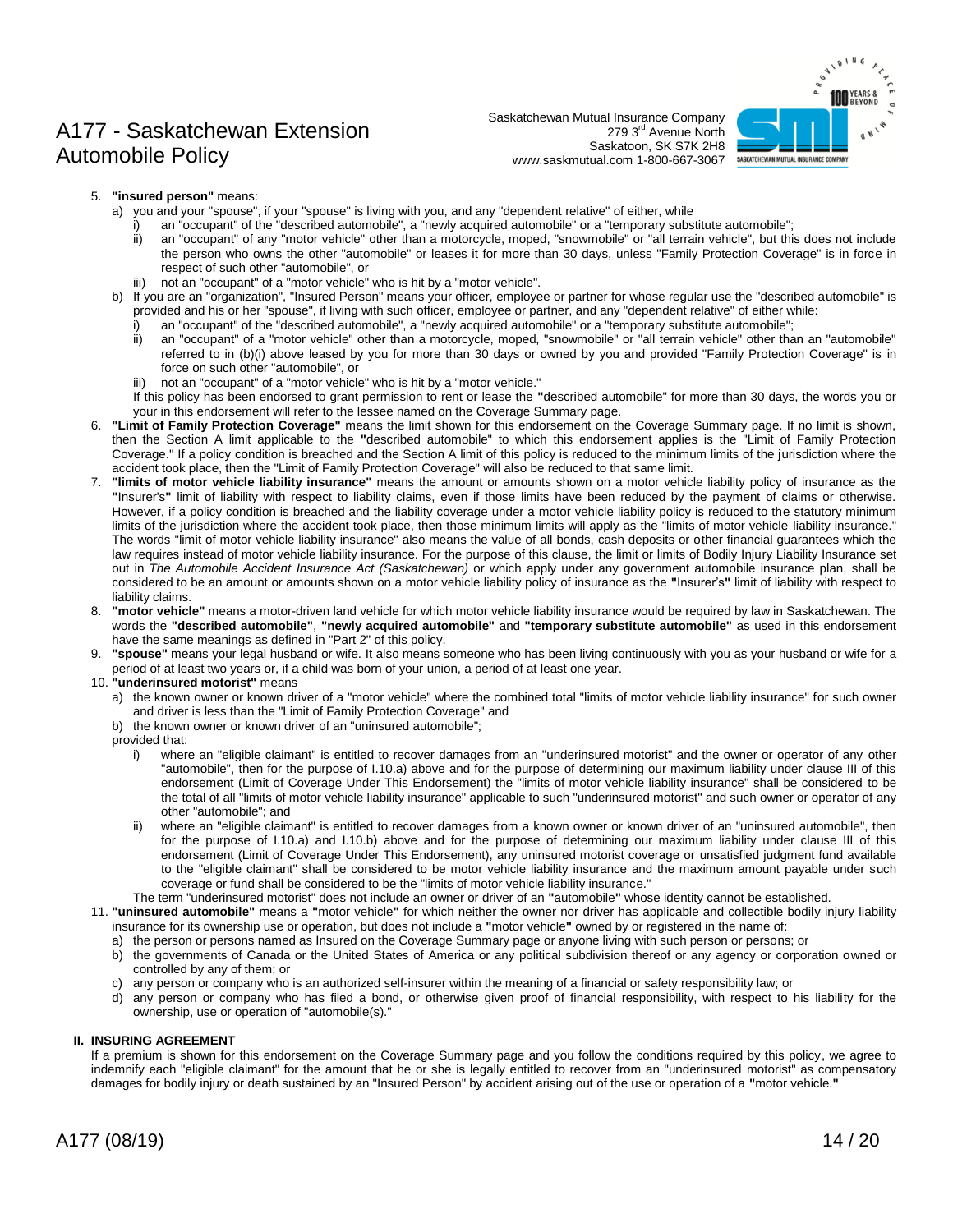Saskatchewan Mutual Insurance Company 279 3rd Avenue North Saskatoon, SK S7K 2H8 www.saskmutual.com 1-800-667-3067



#### **III. LIMIT OF COVERAGE UNDER THIS ENDORSEMENT**

- 1. Our maximum liability under this endorsement for any one occurrence, regardless of the number of "eligible claimants" or the number of "Insured Persons" injured or killed or the number of "motor vehicles" insured under this policy or the number of claims which arise from the occurrence, shall be the amount by which the "Limit of Family Protection Coverage" exceeds the total of all "limits of motor vehicle liability insurance" of the "underinsured motorist" and all "limits of motor vehicle liability insurance" of any person jointly liable with the "underinsured motorist". If the total value of the claims of all "eligible claimants" exceeds our maximum liability under this endorsement, the payment to each "eligible claimant" will be reduced so that the total amount we pay does not exceed our maximum liability under this endorsement.
- 2. Where the coverage under this endorsement applies as excess, then our maximum liability will be the amount determined in III l. above, less the amounts available to "eligible claimants" under any first loss insurance referred to in clause VII. (Multiple Coverages).

#### **IV. AMOUNT PAYABLE PER ELIGIBLE CLAIMANT**

- 1. The amount payable under this endorsement to any "eligible claimant" shall be arrived at by determining the amount of damages the "eligible claimant" is legally entitled to recover from the "underinsured motorist" and deducting from that amount the aggregate of the amounts referred to in paragraph 2 below, but in no event shall the total of all payments to "eligible claimants" exceed our maximum liability as set out in clause III. (Limit of Coverage Under This Endorsement).
- 2. The amount payable under this endorsement to any "eligible claimant" is excess to any amount actually recovered by the "eligible claimant" from any source, other than money payable on death under a life insurance policy, and is excess to any amounts the "eligible claimant" is entitled to recover, whether such entitlement is pursued or not, from:
	- a) the insurers of the "underinsured motorist" and from bonds, cash deposits or other financial guarantees of the "underinsured motorist";
	- b) the insurers of any person jointly liable with the "underinsured motorist" for damages sustained by an "Insured Person";
	- c) the Societe de L'Assurance Automobile du Quebec, the Ontario Motorist Protection Plan, the Personal Injury Protection Plan (Manitoba), the Personal Injury Protection Plan (Saskatchewan) or any similar plan;
	- d) any unsatisfied judgment fund or similar plan which would have been payable had this Coverage not been in effect;
	- e) the uninsured motorist coverage of a motor vehicle liability policy;
	- f) any "automobile" accident benefits plan in the province, territory or state where the accident took place;
	- g) any policy of insurance that provides disability, loss of income, medical expense or rehabilitation benefits;
	- h) any policy of insurance, other than life insurance, that provides death benefits;
	- i) any Workers' Compensation Act or similar law applicable to the injury or death which occurred;
	- j) any medical, surgical, dental or hospitalization plan or law;
	- k) any other "Family Protection Coverage" on a Motor Vehicle liability policy.
- 3. If there is more than one "eligible claimant" and the total of all the amounts payable to them exceeds our limit of liability as set out in Clause III. - Limit of Coverage Under This Endorsement, we may pay to each "eligible claimant" a pro rata proportion of the amount that would otherwise be paid to them. If an "eligible claimant" gives actual notice of a claim after payments have been made to other "eligible claimants", our maximum liability will be the amount determined in Clause III- Limit of Coverage Under This Endorsement, less the amounts paid to the prior "eligible claimants."

#### **V. DETERMINATION OF THE AMOUNTS AN "ELIGIBLE CLAIMANT" IS LEGALLY ENTITLED TO RECOVER**

- 1. An "eligible claimant" must bring an action to judgment against the alleged responsible parties. In determining the amount an "eligible claimant" is legally entitled to recover from the alleged "underinsured motorist" and all other alleged responsible parties, we will be bound by the court's decision on the question of liability in accordance with the law of the place where the accident occurred; but the question of the amount of the damages (quantum) shall be decided in accordance with the law of Saskatchewan, regardless of where the accident occurred. No findings of a court with respect to either liability or damages will be binding on us unless we are given a reasonable opportunity to participate in the proceedings as a party. For the purpose of this clause, action brought against Saskatchewan Government Insurance in its capacity as a nominal defendant on behalf of an alleged responsible party shall be considered to be action brought against the alleged responsible party.
- 2. If, before court action or judgment, the "eligible claimant" receives a settlement offer from the alleged "underinsured motorist" or any other alleged responsible parties, the "eligible claimant" must notify us of such settlement offer and may, with our written consent, accept the offer.
- 3. Once the "eligible claimant" has obtained judgment against or concluded a settlement with the "underinsured motorist" or any other responsible parties, the decision as to whether the "eligible claimant" is entitled to payment under this endorsement and, if entitled, the amount of such payment, shall be reached by agreement between the "eligible claimant" and us. If we cannot agree whether the "eligible claimant" is entitled to payment under this endorsement or, if entitled, the amount of payment, these issues, or either one of them, shall be determined by arbitration of some person to be chosen by both the "eligible claimant" and us. If we cannot agree on one person, then the "eligible claimant" and us will each choose an arbitrator and the two arbitrators will choose a third person. The provisions of *The Arbitration Act (Saskatchewan)* shall apply to the arbitration and the arbitration shall take place in Saskatchewan. The decision resulting from the arbitration will be binding on the "eligible claimant" and on us.
- 4. In determining any amounts an "eligible claimant" is legally entitled to recover, no amount shall be included for:
- a) any pre-judgment interest accumulating prior to the time the "eligible claimant" gives us notice of the accident as required by this endorsement; or
- b) any punitive, exemplary, aggravated or other non- compensatory damages caused by the conduct of the "underinsured motorist" or any other person jointly liable with the "underinsured motorist", or
- c) any costs.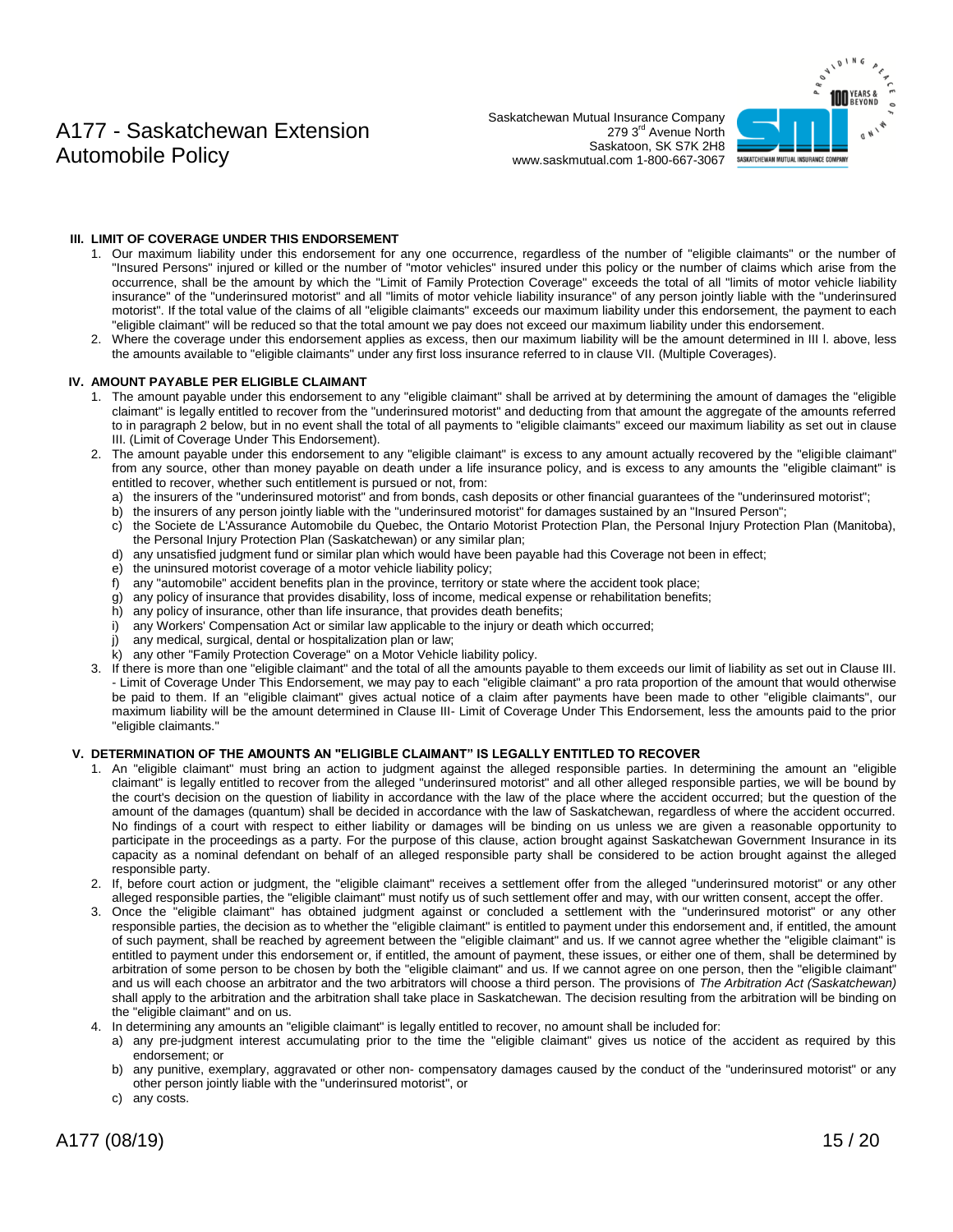Saskatchewan Mutual Insurance Company 279 3<sup>rd</sup> Avenue North Saskatoon, SK S7K 2H8 www.saskmutual.com 1-800-667-3067



#### **VI. PROCEDURES WHEN CLAIMING**

- 1. Before we become liable for any payment, the following must be done:
	- a) the "eligible claimant" must give us notice, in writing, of any accident involving injury to or the death of an "Insured Person". This notice must give all available particulars about the accident and about any claim that has been made because of the accident;
	- b) the "eligible claimant" and the "Insured Person" must, if we ask, tell us about any insurance, other than life insurance, that may provide coverage for the "eligible claimant";
	- c) the "eligible claimant" and the "Insured Person" must submit to an examination under oath and produce for examination at a time and place we may reasonably select, all documents in their possession or control that relate to matters in question, and allow extracts and copies of such documents to be made.
- 2. Where an "eligible claimant" commences a legal action against any other person owning or operating an **"**automobile**"** involved in the accident, a copy of the Writ of Summons, Statement of Claim or other documents commencing action, must be delivered to us immediately in person or by registered mail.
- 3. Any suit against us for payment under this endorsement must be started within 24 months from the date when the "eligible claimant" or his or her legal representative knew or should have known, that the amount (quantum) of the claims with respect to an "Insured Person" exceeded the statutory minimum limits for motor vehicle liability insurance in the province, territory or state in which the accident occurred. No action against us that is commenced within 2 years of the date of the accident shall be barred because of this provision.

#### **VII. MULTIPLE COVERAGES**

Where an "eligible claimant" is entitled to payment under "Family Protection Coverage" of more than one policy and:

- 1. the "Insured Person" is an "occupant" of an "automobile", the "Family Protection Coverage" on the "automobile" in which the "Insured Person" is an "occupant" is first loss insurance and any other such insurance is excess;
- 2. the "Insured Person" is not an "occupant" of a "motor vehicle", the "Family Protection Coverage" of any one policy in the name of the "Insured Person" is first loss insurance and any other such insurance is excess.
- First loss insurance must be used up before any excess insurance is taken into consideration.

All first loss "Family Protection Coverage" shall be apportioned on a pro rata basis. In no event shall the aggregate payment under all first loss coverages be more than the highest coverage limit of any one of the first loss coverages.

All applicable excess "Family Protection Coverage" shall also be apportioned on a pro rata basis, but in no event shall the aggregate payment under all such insurances be more than the highest limit of coverage (as defined in clause III. 2.) of any one of the excess coverages.

#### **VIII. LIMITATION WHERE COVERAGE APPLIES**

The insurance under this endorsement applies only where an "eligible claimant" is not prevented by the law of the province, territory or state where the accident occurs from suing the owner and/or operator of a**"** motor vehicle**"** for bodily injury or death arising from the ownership, use or operation of a **"**motor vehicle**"**. Provided, however, the insurance under this endorsement will apply in those cases where an **"**eligible claimant**"** is prevented by law from suing the owner and/or operator of a **"**motor vehicle**"** for such bodily injury or death but is permitted by law to sue Saskatchewan Government Insurance in its capacity as a nominal defendant on behalf of the owner and/or operator of a **"**motor vehicle.**"**

#### **IX. SUBROGATION**

When a claim is made under this endorsement, we assume the rights of the "eligible claimant" who makes the claim and we may take any action in that person's name against the "underinsured motorist" and any of the sources referred to in clause IV. 2.

#### **X. ASSIGNMENT OF RIGHTS OF ACTION**

Where a payment is made under this endorsement, the person receiving the payment assigns all rights of action to us whether judgment is obtained or not, and agrees to co-operate with us, at our expense, in any actions we may take.

#### **XI. MISCELLANEOUS PROVISIONS**

If more than one "automobile" is insured under this policy, this endorsement shall apply only to the "automobile(s)" for which a premium for this endorsement is shown on the Coverage Summary page. If this endorsement applies to more than one "automobile", then the coverage provided will apply as if separate policies had been issued for each "automobile", subject always to the provision of clause VII. - Multiple Coverages.

#### **E.E.F. 46 – Notice of Cancellation**

In the event of cancellation of this policy, we agree to give notice of such cancellation to the person whose name is shown for this endorsement on the Coverage Summary page.

#### **E.E.F. 101 - Theft Coverage Limitation**

Insurance against theft under Subsections l (All Perils), 3 (Comprehensive) and 4 (Specified Perils) of Section C, shall apply only to theft of the entire "automobile."

#### **E.E.F. 103 - Excess Value**

In the case of loss or damage to your "automobile" for which you are insured under Section C, we agree to pay the amount of loss or damage, if any, that exceeds the maximum value of your "automobile" set by the "licence insurance." However, we will not pay more under this endorsement than the lesser of:

a) the amount by which the actual cash value of your "automobile" exceeds the maximum value set by the "licence insurance" or

b) the limit shown for this endorsement on the Coverage Summary page.

This endorsement does not apply to any trailer or semi-trailer with a value less than the amount declared upon registration of the trailer or semi-trailer.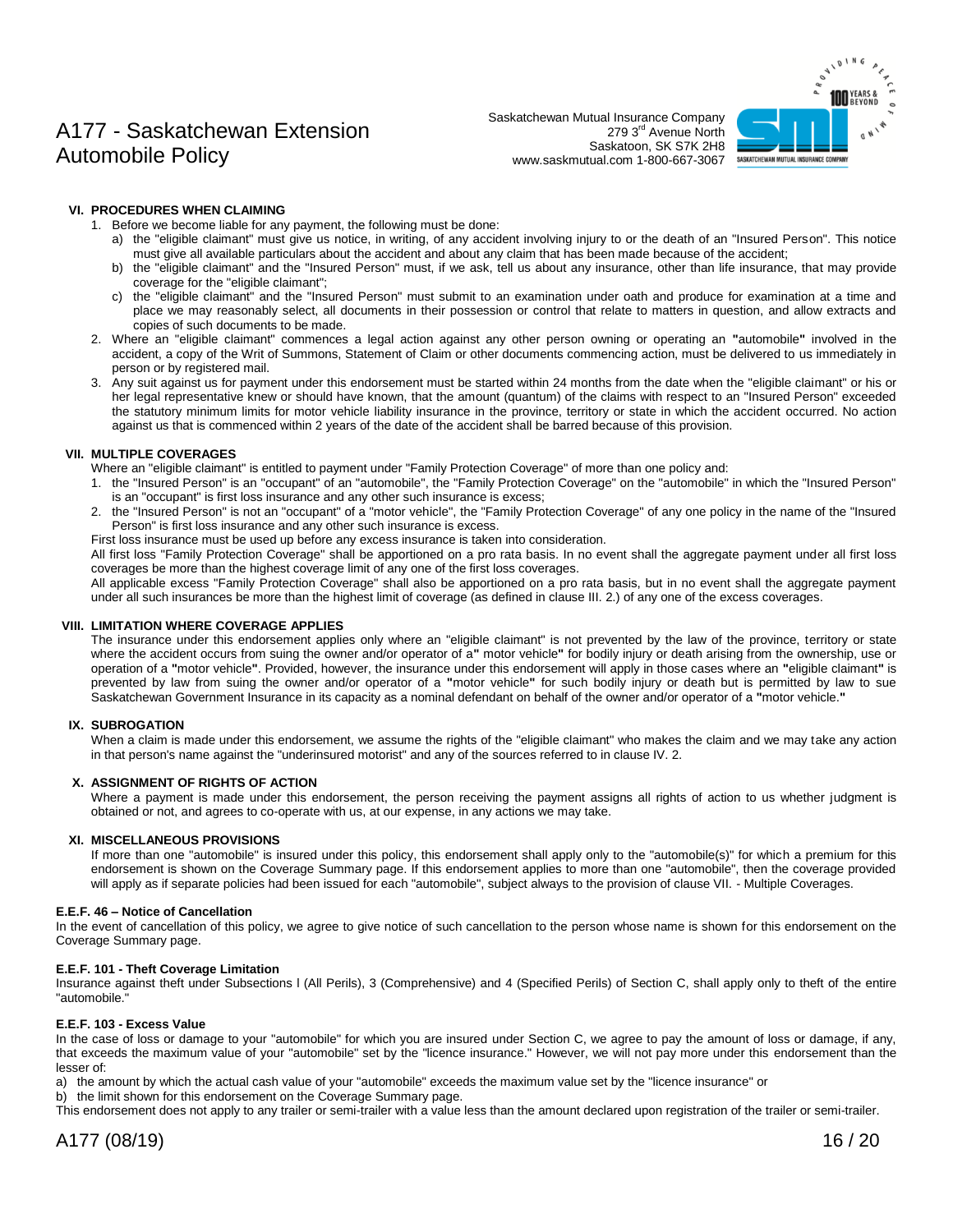Saskatchewan Mutual Insurance Company 279 3<sup>rd</sup> Avenue North Saskatoon, SK S7K 2H8 www.saskmutual.com 1-800-667-3067



#### **E.E.F. 110 - Environmental Liability Limitation**

We are not liable under Section A for bodily injury or property damage arising out of the discharge, dispersal, release or escape of smoke, vapors, soot, fumes, acid, alkalis, toxic chemicals, liquids or gases, waste materials or other irritants, contaminants, or pollutants into or upon land, the atmosphere or any water of any description no matter where located or how contained, or into any watercourse, drainage or sewage system. This exclusion does not apply if such discharge, dispersal, release or escape is sudden and accidental, but the most we will pay for any such sudden and accidental discharge, dispersal, release or escape, regardless of the limit applicable to Section A, is the limit shown for this endorsement on the Coverage Summary page and this amount shall be part of and not in addition to the Section A limit.

It is further understood and agreed that under Section A – Third Party Liability, a Property Damage Deductible of \$1,000, or the amount shown on the Coverage Summary page, whichever is the greater shall apply.

#### **E.E.F. 111 – Limited Waiver of Deductible**

We agree to waive the deductible applicable to Subsection 2 of Section C where the loss or damage to your **"**automobile**"** is caused by collision with a bird or animal.

#### **E.E.F. 113 – Approved Driver Warranty**

The insurance provided by this policy shall not apply to any **"**automobile**"** while being operated by any person other than a person whose name you have given us and who has been approved by us as a driver, or other than a person hired by you whose name you have not given us but who meets all the following requirements:

- 1. holds a valid and appropriate class of drivers licence for the **"**automobile**"** being operated;
- 2. has had no more than three moving traffic violations or at-fault accidents combined in the three years preceding the date such person was hired by you;
- 3. has had no convictions under the *Criminal Code (Canada)* in the three years preceding the date such person was hired by you.
- This endorsement applies to all self-propelled **"**automobile(s)**"** insured by this policy except the following Auto Fund class:

Class 5 vehicles: cars, vans, two axle trucks, two axle vehicles having a trailer(s) or vehicle(s) in tow where the gross weight of the towed unit (or the combined gross weight of all towed units) does not exceed 4600 Kgs., buses when not transporting passengers, three axle self-propelled motor homes, taxis and ambulances when not used for hire.

#### **E.E.F. 114 – Restoration Endorsement**

This endorsement grants permission for restoration to the described vehicle provided that the **"**described vehicle**"** and its parts are in a fully enclosed building at the Insured's principal dwelling premises location or at such other location as approved by the Insurer unless:

- 1. The described vehicle and/or its parts are temporarily removed to another location for restoration purposes for a period not to exceed 30 consecutive days at a time, or
- 2. The described vehicle and/or its parts are being transported in or upon another conveyance to another location for restoration purposes.

#### **BASIS OF SETTLEMENT**

Any loss or damage to the vehicle and/or its parts shall be settled on the basis of Actual Cash Value.

- For the purpose of establishing Actual Cash Value the following conditions shall apply:
- 1. The cost of labour provided by the Insured will not be considered to have a value.
- 2. Labour costs paid to others will be considered but must be substantiated with receipts for work performed.
- 3. The cost of replacement parts will be considered, providing the replacement part does not alter the vehicle from its original manufacturer's design and factory equipment, unless permission has been granted
- 4. The amount the Insurer will pay on fabricated parts shall not exceed five times the cost of the raw material necessary to have the part fabricated.
- 5. The valuation of the complete or nearly complete vehicle prior to the commencement of restoration will be based on the "parts car" value of the vehicle as designated in the Old Cars Price Guide condition code 6 unless documentation acceptable to the Insurer supporting a higher value is provided. However, in no event shall we pay more than the "excellent" value of the vehicle as designated in the Old Cars Price Guide condition code 1.

This basis of cash settlement shall apply until such time as the restoration has been completed, the vehicle has been appraised, and the appraised value has been accepted by the Insurer.

#### **E.E.F. 115 – Repair Endorsement**

Where the insurance under this policy applies to an "automobile" in storage that is not "properly registered in Saskatchewan", such insurance is extended to apply while the "automobile" is:

- 1. at the location of storage, or
- 2. at a location other than the place of storage for the purpose of having the "automobile" serviced or repaired, for a period not exceeding 30 consecutive days, or
- 3. being transported in or upon another conveyance to and from its place of storage and a location referred to in 2. above.

No insurance applies while the "automobile" is being driven or towed.

#### **PART 5 - STATUTORY CONDITIONS**

#### **Statutory Conditions 1, 8 and 9 shall apply as policy conditions with respect to Coverage Section B. Material Change in Risk**

1. (1) The Insured named in this contract shall promptly notify the Insurer, or its local agent, in writing, of any change in the risk material to the contract and within his knowledge.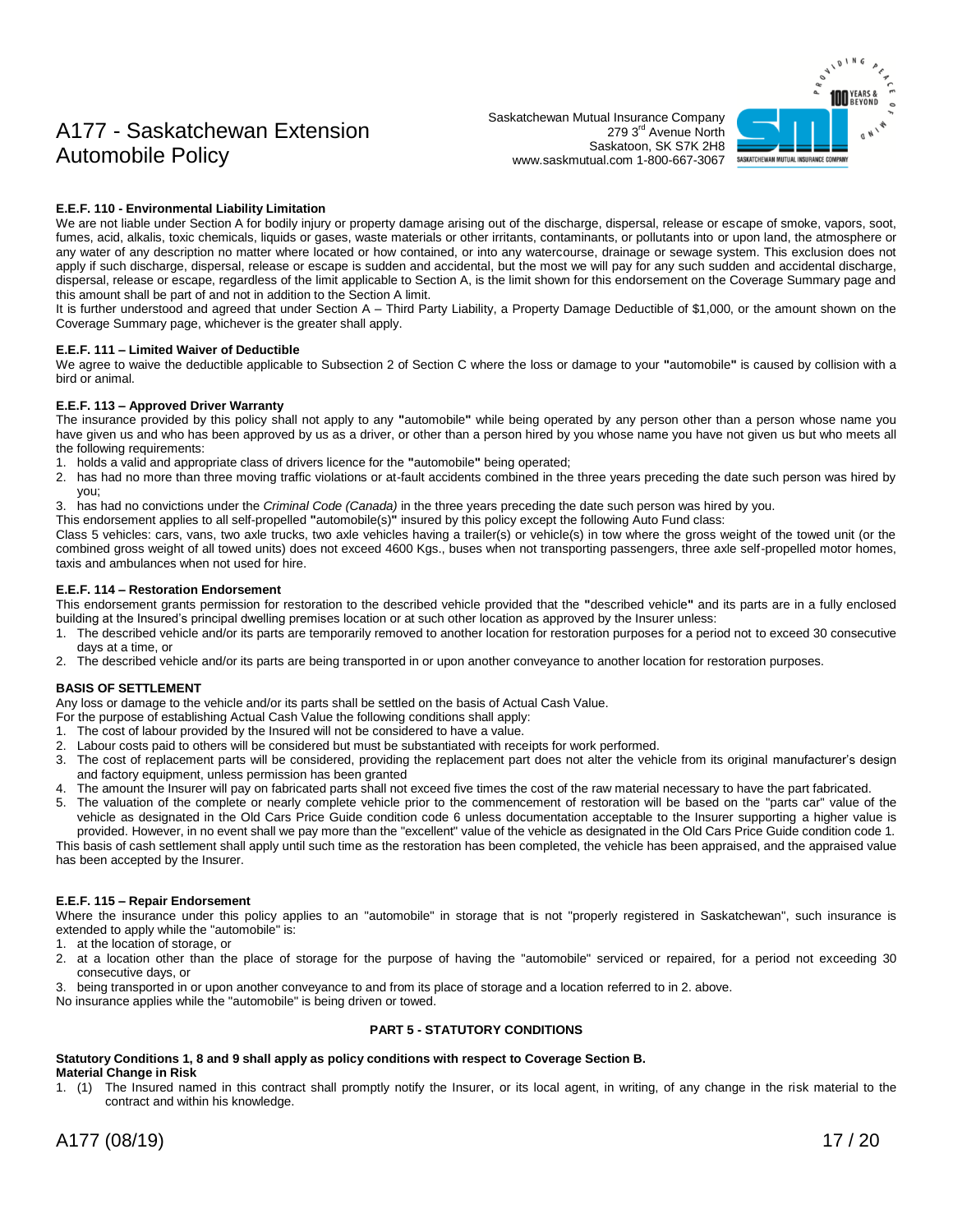# SASKATCHEWAN MUTUAL INSURANCE COMPANY

## A177 - Saskatchewan Extension Automobile Policy

Saskatchewan Mutual Insurance Company 279 3rd Avenue North Saskatoon, SK S7K 2H8 www.saskmutual.com 1-800-667-3067

- (2) Without restricting the generality of the foregoing, the words "change in the risk material to the contract" include:
	- a) any change in the insurable interest of the Insured named in this contract in the automobile by sale, assignment or otherwise, except through change of title by succession, death or proceedings under the *Bankruptcy Act (Canada*); and in respect of insurance against loss or damage to the automobile;
	- b) any mortgage, lien or encumbrance affecting the automobile after the application for this contract;
	- c) any other insurance of the same interest, whether valid or not, covering loss or damage insured by this contract or any portion thereof.

#### **Prohibited Use By Insured**

- 2. (1) The Insured shall not drive or operate the automobile:
	- a) while under the influence of intoxicating liquor or drugs to such an extent as to be for the time being incapable of the proper control of the automobile; or
	- b) unless he is for the time being either authorized by law or qualified to drive or operate the automobile; or
	- c) while he is under the age of sixteen years or under such other age as is prescribed by the law of the province in which he resides at the time this contract is made as being the minimum age at which a licence or permit to drive an automobile may be issued to him; or d) for any illicit or prohibited trade or transportation; or
	-
	- e) in any race or speed test. (2) The Insured shall not permit, suffer, allow or connive at the use of the automobile:
		- a) by any person under the influence of intoxicating liquor or drugs to such an extent as to be for the time being incapable of the proper control of the automobile; or
		- b) by any person:
			- i) Unless that person is for the time being either authorized by law or qualified to drive or operate the automobile;
			- or
			- ii) While that person is under the age of sixteen years or under such other age as is prescribed by the law of the province in which he resides at the time this contract is made as being the minimum age at which a licence or permit to drive an automobile may be issued to him; or
		- c) for any illicit or prohibited trade or transportation; or
		- d) in any race or speed test.

#### **Requirements Where Loss or Damage to Persons or Property**

- 3. (1) The Insured shall:
	- a) promptly give the Insurer written notice, with all available particulars, of any accident involving loss or damage to persons or property and of any claim made on account of the accident;
	- b) verify by statutory declaration, if required by the Insurer, that the claim arose out of the use or operation of the automobile and that the person operating or responsible for the operation of the automobile at the time of the accident is a person insured under this contract; and c) forward immediately to the Insurer every letter, document, advice or writ received by him from or on behalf of the claimant.
	- (2) The Insured shall not:
		- a) voluntarily assume any liability or settle any claim except at his own cost; or
		- b) interfere in any negotiations for settlement or in any legal proceeding.
	- (3) The Insured shall, whenever requested by the Insurer, aid in securing information and evidence and the attendance of any witnesses and shall co-operate with the Insurer, except in a pecuniary way, in the defense of any action or proceeding or in the prosecution of any appeal.

#### **Requirements Where Loss or Damage to the Automobile**

- 4. (1) Where loss of or damage to the automobile occurs, the Insured shall, if the loss or damage is covered by this contract:
	- a) promptly give notice thereof in writing to the Insurer with the fullest information obtainable at the time;
	- b) at the expense of the Insurer, and as far as reasonably possible, protect the automobile from further loss or damage; and
	- c) deliver to the Insurer within ninety days after the date of the loss or damage a statutory declaration stating, to the best of his knowledge and belief, the place, time, cause and amount of the loss or damage, the interest of the Insured and of all others therein, the encumbrances thereon, all other insurance, whether valid or not, covering the automobile and that the loss or damage did not occur through any willful act or neglect, procurement, means or connivance of the Insured.
	- (2) Any further loss or damage accruing to the automobile directly or indirectly from a failure to protect it as required under subcondition (1) of this condition is not recoverable under this contract.
	- (3) No repairs, other than those that are immediately necessary for the protection of the automobile from further loss or damage, shall be undertaken and no physical evidence of the loss or damage shall be removed: a) without the written consent of the Insurer; or
		- b) until the Insurer has had a reasonable time to make the examination for which provision is made in Statutory Condition 5.
	- (4) The Insured shall submit to examination under oath, and shall produce for examination at such reasonable place and time as is designated by the Insurer or its representative all documents in his possession or control that relate to the matters in question, and he shall permit extracts and copies thereof to be made.
	- (5) The Insurer shall not be liable for more than the actual cash value of the automobile at the time any loss or damage occurs, and the loss or damage shall be ascertained or estimated according to that actual cash value with proper deduction for depreciation, however caused, and shall not exceed that amount that it would cost to repair or replace the automobile, or any part thereof, with material of like kind and quality but, if any part of the automobile is obsolete and out of stock, the liability of the Insurer in respect thereof shall be limited to the value of that part at the time of loss or damage, not exceeding the maker's latest list price.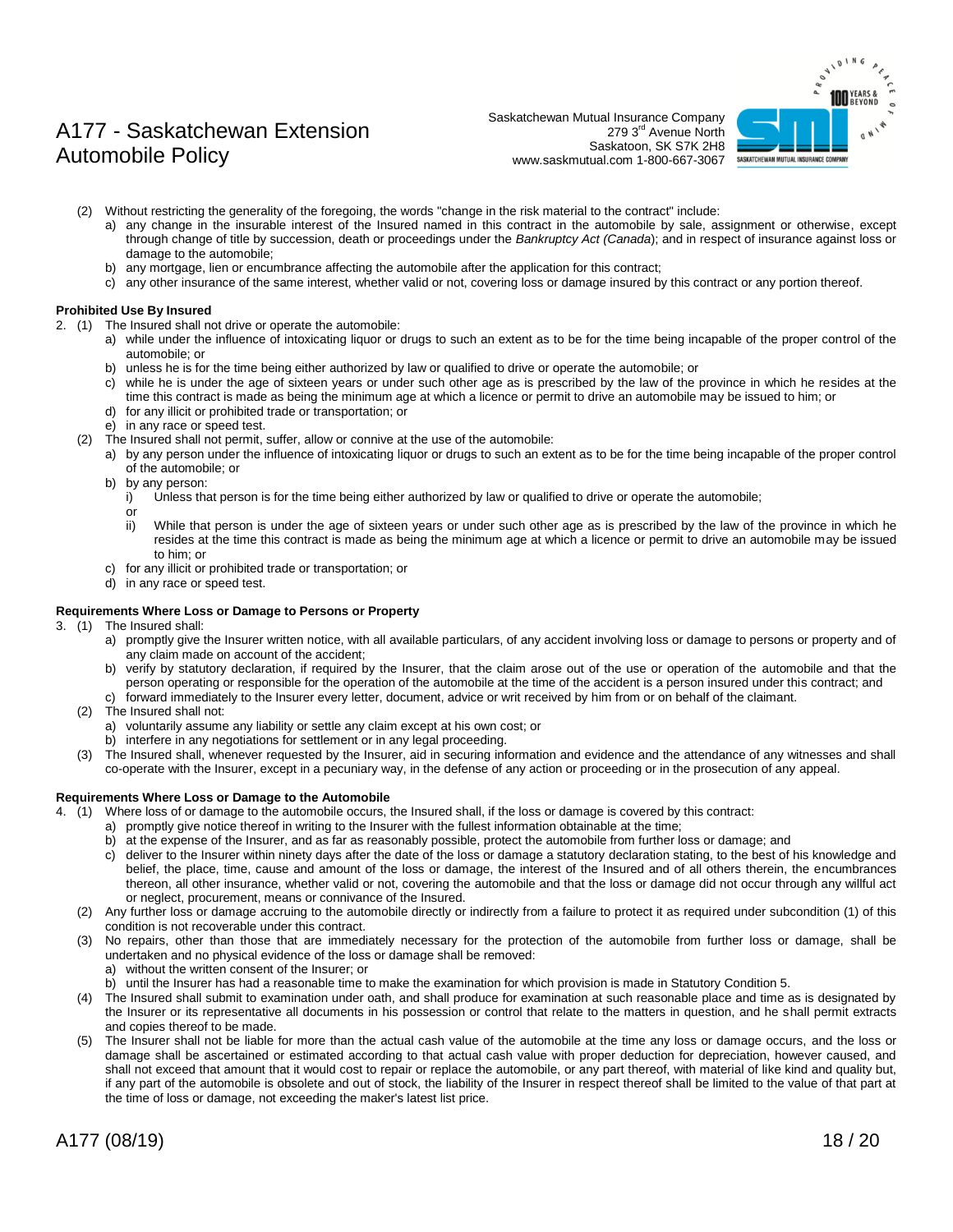

Saskatchewan Mutual Insurance Company 279 3<sup>rd</sup> Avenue North Saskatoon, SK S7K 2H8 www.saskmutual.com 1-800-667-3067

- (6) Except where an appraisal has been made, the Insurer, instead of making payment, may, within a reasonable time, repair, rebuild or replace the property damaged or lost with other of like kind and quality if, within seven days after the receipt of the proof of loss, it gives written notice of its intention to do so.
- (7) There shall be no abandonment of the automobile to the Insurer without the Insurer's consent. If the Insurer exercises the option to replace the automobile or pays the actual cash value of the automobile, the salvage, if any, shall vest in the Insurer.
- (8) In the event of disagreement as to the nature and extent of the repairs and replacements required, or as to their adequacy, if affected, or as to the amount payable in respect of any loss or damage, those questions shall be determined by appraisal as provided under *The Saskatchewan Insurance Act* before there can be recovery under this contract, whether the right to recover on the contract is disputed or not, and independently of all other questions. There shall be no right to an appraisal until a specific demand therefore is made in writing and until after proof of loss has been delivered.

#### **Inspection of Automobile**

5. The Insured shall permit the Insurer at all reasonable times to inspect the automobile and its equipment.

#### **Time and Manner of Payment of Insurance Money**

- 6. (1) The Insurer shall pay the insurance money for which it is liable under this contract within sixty days after the proof of loss has been received by it or, where an appraisal is made under subcondition (8) of Statutory Condition 4, within fifteen days after the award is rendered by the appraisers.
	- (2) The Insured shall not bring an action to recover the amount of a claim under this contract unless the requirements of Statutory Conditions 3 and 4 are complied with or until the amount of the loss has been ascertained as therein provided or by a judgment against the Insured after trial of the issue or by agreement between the parties with the written consent of the Insurer.
	- (3) **Repealed.** 2004, c.L-16.1, s.76.

#### **Who May Give Notice and Proofs of Claim**

7. Notice of claim may be given and proofs of claim may be made by the agent of the Insured named in this contract in case of absence or inability of the Insured to give the notice or make the proof, such absence or inability being satisfactorily accounted for, or in the like case or if the Insured refuses to do so, by a person to whom any part of the insurance money is payable.

#### **Termination**

- 8. (1) This contract may be terminated:
	- a) by the Insurer giving to the Insured fifteen days' notice of termination by registered mail or five days' written notice of termination personally delivered;
	- b) by the Insured at any time on request.
	- (2) Where this contract is terminated by the Insurer:
		- a) The Insurer shall refund the excess of premium actually paid by the Insured over the pro rata premium for the expired time, but in no event shall the pro rata premium for the expired time be deemed to be less than any minimum retained premium specified; and
		- b) The refund shall accompany the notice unless the premium is subject to adjustment or determination as to amount, in which case the refund shall be made as soon as practicable.
	- (3) Where this contract is terminated by the Insured, the Insurer shall refund as soon as practicable the excess of premium actually paid by the Insured over the short rate premium for the expired time, but in no event shall the short rate premium for the expired time be deemed to be less than any minimum retained premium specified.
	- The refund may be made by money, postal or express company money order or cheque payable at par.
	- The fifteen days mentioned in clause (a) of subcondition (1) of this condition commences to run on the day following the receipt of the registered letter at the post office to which it is addressed.

#### **Notice**

9. Any written notice to the Insurer may be delivered at, or sent by registered mail to, the chief agency or head office of the Insurer in the province. Written notice may be given to the Insured named in this contract by letter personally delivered to him or by registered mail addressed to him at his latest post office address as notified to the Insurer. In this condition, the expression "registered" means registered in or outside Canada.